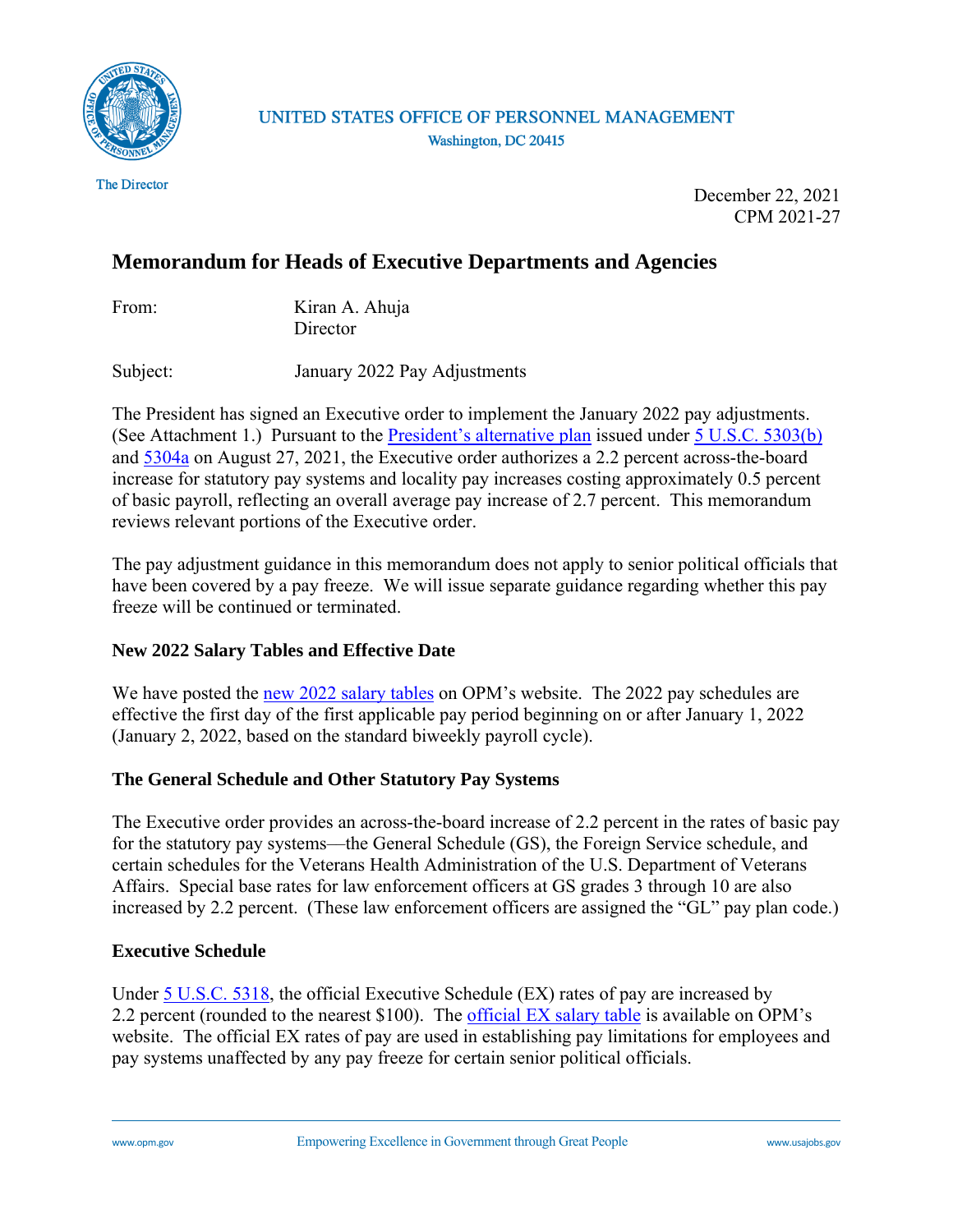## **Senior Executive Service**

Under [5 U.S.C. 5382,](https://uscode.house.gov/view.xhtml?req=(title:5%20section:5382%20edition:prelim)%20OR%20(granuleid:USC-prelim-title5-section5382)&f=treesort&edition=prelim&num=0&jumpTo=true) the minimum rate of basic pay for the Senior Executive Service (SES) rate range is adjusted to be consistent with the increase in the minimum rate of basic pay for seniorlevel positions under [5 U.S.C. 5376](https://uscode.house.gov/view.xhtml?req=(title:5%20section:5376%20edition:prelim)%20OR%20(granuleid:USC-prelim-title5-section5376)&f=treesort&edition=prelim&num=0&jumpTo=true) (\$135,468 in 2022). The applicable maximum rate of basic pay for the SES is \$203,700 (EX-II) for SES members covered by an SES performance appraisal system certified pursuant to [5 U.S.C. 5307\(d\)](https://uscode.house.gov/view.xhtml?req=(title:5%20section:5307%20edition:prelim)%20OR%20(granuleid:USC-prelim-title5-section5307)&f=treesort&edition=prelim&num=0&jumpTo=true) and \$187,300 (EX-III) for SES members covered by an SES performance appraisal system that has not been certified. An SES member with a pay rate below the minimum rate of the new SES rate range must receive a pay increase effective January 2, 2022, that brings the SES member's rate to at least the new minimum rate because an SES member may not receive less than the minimum rate of the SES rate range.

Other SES pay adjustments must generally be made based on individual performance, contribution to the agency's performance, or both, as determined under a rigorous performance management system, pursuant to [5 U.S.C. 5382.](https://uscode.house.gov/view.xhtml?req=(title:5%20section:5382%20edition:prelim)%20OR%20(granuleid:USC-prelim-title5-section5382)&f=treesort&edition=prelim&num=0&jumpTo=true) An agency's determination to adjust the rate of basic pay for an SES member that is approved by the end of the first pay period in January 2022 (January 15, 2022) may be made effective as of the first day of that first pay period (January 2, 2022). Determinations to adjust SES pay that are approved after January 15, 2022, will become effective at the beginning of the next pay period following the approval. OPM's regulations for setting and adjusting SES pay are available at [5 CFR part 534, subpart D.](https://www.ecfr.gov/current/title-5/chapter-I/subchapter-B/part-534/subpart-D)

## **Senior-Level and Scientific and Professional Positions**

The minimum rate of basic pay for the senior-level (SL) and scientific and professional (ST) rate range is increased by 2.2 percent, which is the amount of the base GS increase, and is \$135,468 in 2022. An SL or ST employee with a pay rate below the minimum rate of the new SL/ST rate range must receive a pay increase effective January 2, 2022, that brings the employee's rate to at least the new minimum rate because an SL or ST employee may not receive less than the minimum rate of the SL/ST rate range. The applicable maximum rate of basic pay is \$203,700 (EX-II) for SL or ST employees covered by a certified SL/ST performance appraisal system and \$187,300 (EX-III) for SL or ST employees covered by an SL/ST performance appraisal system that has not been certified.

As provided in  $5 \text{ U.S.C. } 5376(b)(2)$  and  $5 \text{ CFR } 534.507(a)(1)$ , effective at the beginning of the first applicable pay period commencing on or after the first day of the month in which an adjustment takes effect under [5 U.S.C. 5303](https://uscode.house.gov/view.xhtml?req=(title:5%20section:5303%20edition:prelim)%20OR%20(granuleid:USC-prelim-title5-section5303)&f=treesort&edition=prelim&num=0&jumpTo=true) in the rates of basic pay under the General Schedule, the head of an agency must adjust an SL/ST employee's rate of basic pay by an amount the agency head considers appropriate (including a zero adjustment), subject to the regulations in [5 CFR 534.507,](https://www.ecfr.gov/cgi-bin/text-idx?SID=eca9301138a9a51d5338c7b4a07e5cd0&mc=true&node=pt5.1.534&rgn=div5#se5.1.534_1507) and the agency's written procedures. Therefore, each agency must make an appropriate adjustment in each SL/ST employee's rate of basic pay because the General Schedule is being adjusted the first day of the first pay period beginning on or after January 1, 2022. The adjustment of an SL/ST employee's pay rate under  $5 \text{ CFR } 534.507(a)(1)$  must be made effective on the first day of the first pay period beginning on or after January 1, 2022 (January 2, 2022, based on the standard biweekly payroll cycle).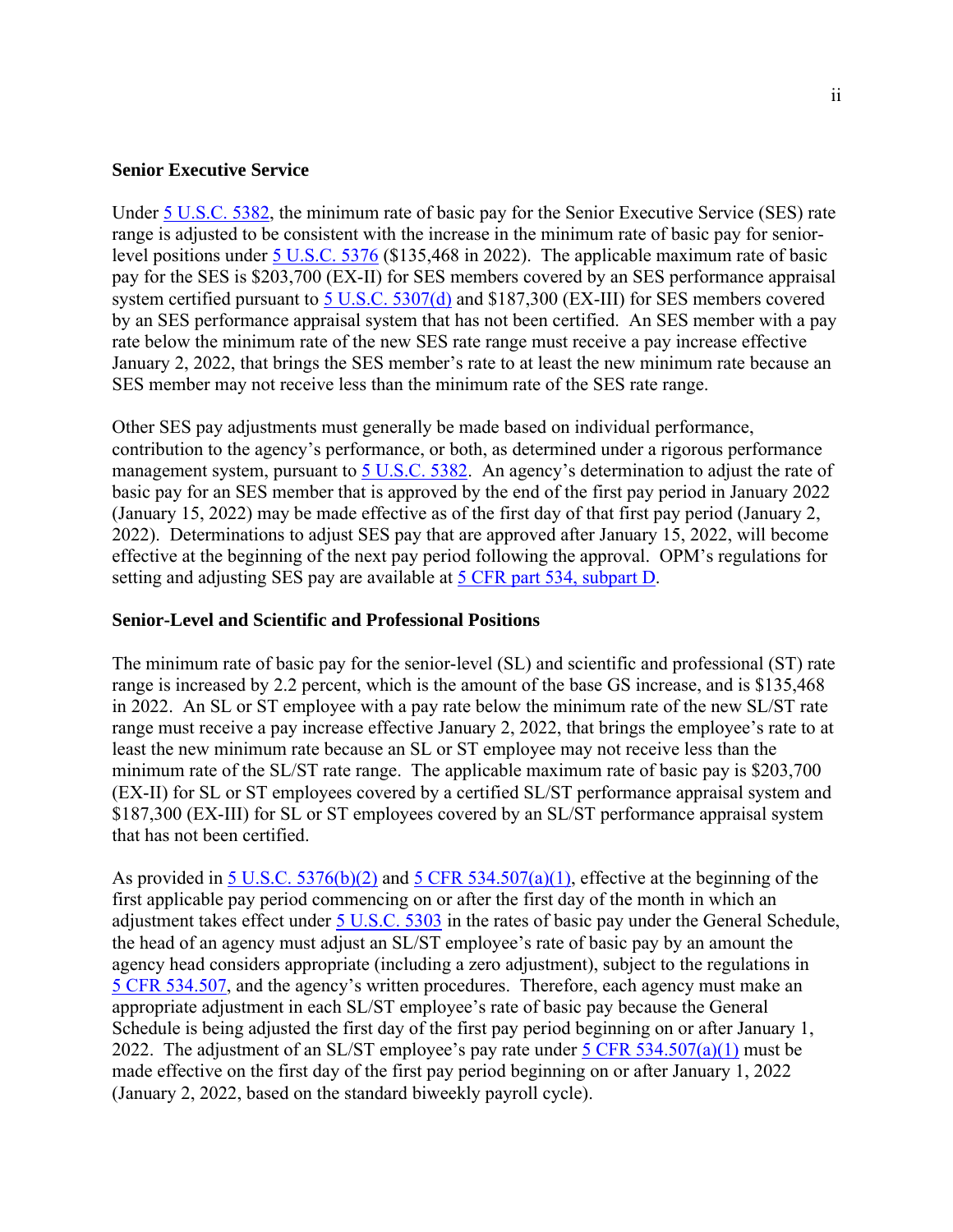# **Post-Employment Restrictions**

Agencies are required to notify SES members, SL and ST employees, and other individuals who are paid at a rate of basic pay equal to or greater than 86.5 percent of the rate for EX-II  $($203,700 \times 86.5 \text{ percent} = $176,201 \text{ in } 2022)$  that they are subject to certain post-employment restrictions in 18 U.S.C.  $207(c)(2)(A)(ii)$ . OPM's regulations requiring notification of post-employment restrictions are available at [5 CFR part 730.](https://www.ecfr.gov/cgi-bin/text-idx?SID=c072ebe96a7839ea3635129af8e01d7c&mc=true&node=pt5.2.730&rgn=div5) Agencies may continue to use the sample notice OPM provided in its memorandum of January 6, 2004 [\(CPM 2004-01\)](https://www.chcoc.gov/content/notification-changes-post-employment-restrictions-coverage-members-senior-executive-service), to notify SES members, SL or ST employees, or other individuals that they are subject to the post-employment restrictions in [18 U.S.C. 207\(c\).](https://uscode.house.gov/view.xhtml?req=(title:18%20section:207%20edition:prelim)%20OR%20(granuleid:USC-prelim-title18-section207)&f=treesort&edition=prelim&num=0&jumpTo=true) (Agencies will need to update the pay system, salary threshold, and effective date, as appropriate.) [View the sample notice.](http://archive.opm.gov/oca/compmemo/2004/2004-01_attach1.asp)

# **Aggregate Limitation on Pay**

The aggregate limitation on pay for calendar year 2022 is \$226,300 (equivalent to the rate for EX-I). SES members and employees in SL/ST positions who are covered by a certified performance appraisal system are subject to a higher aggregate limitation on pay of the Vice President's salary (\$261,400 in 2022). (See [5 U.S.C. 5307](https://uscode.house.gov/view.xhtml?req=(title:5%20section:5307%20edition:prelim)%20OR%20(granuleid:USC-prelim-title5-section5307)&f=treesort&edition=prelim&num=0&jumpTo=true) and [5 CFR part 530, subpart B.](https://www.ecfr.gov/current/title-5/chapter-I/subchapter-B/part-530/subpart-B))

## **Administrative Law Judges**

The Executive order reflects a decision by the President to increase the rates of basic pay for administrative law judges (ALJs) by 2.2 percent, rounded to the nearest \$100. The rate of basic pay for AL-1 is \$176,300 (equivalent to the rate for EX-IV). The rate of basic pay for AL-2 is \$171,900. The rates of basic pay for AL-3/A through 3/F range from \$117,600 to \$162,900. The [new ALJ salary table](https://www.opm.gov/policy-data-oversight/pay-leave/salaries-wages/2022/executive-senior-level/) is available on OPM's website.

## **Administrative Appeals Judges**

Under [5 U.S.C. 5372b,](https://uscode.house.gov/view.xhtml?req=(title:5%20section:5372b%20edition:prelim)%20OR%20(granuleid:USC-prelim-title5-section5372b)&f=treesort&edition=prelim&num=0&jumpTo=true) the rates of basic pay for administrative appeals judge (AAJ) positions must be set at a rate not less than the minimum rate of basic pay for level AL-3 and not more than the maximum rate of basic pay for level AL-3 of the ALJ pay system established under 5 [U.S.C. 5372.](https://uscode.house.gov/view.xhtml?req=(title:5%20section:5372%20edition:prelim)%20OR%20(granuleid:USC-prelim-title5-section5372)&f=treesort&edition=prelim&num=0&jumpTo=true) At [5 CFR 534.603,](https://www.ecfr.gov/cgi-bin/text-idx?SID=210f22d784dee9611160d354d91cd0d8&mc=true&node=pt5.1.534&rgn=div5%22%20/l%20%22se5.1.534_1603#se5.1.534_1603) OPM's regulations link the structure of the AAJ pay system directly to the structure for level AL-3 of the ALJ pay system. The AAJ pay system includes six rates of basic pay—AA-1, 2, 3, 4, 5, and 6. These rates correspond to the rates of basic pay for AL-3/A, B, C, D, E, and F of the ALJ pay system. The [new AAJ salary table i](https://www.opm.gov/policy-data-oversight/pay-leave/salaries-wages/2022/executive-senior-level/)s available on OPM's website.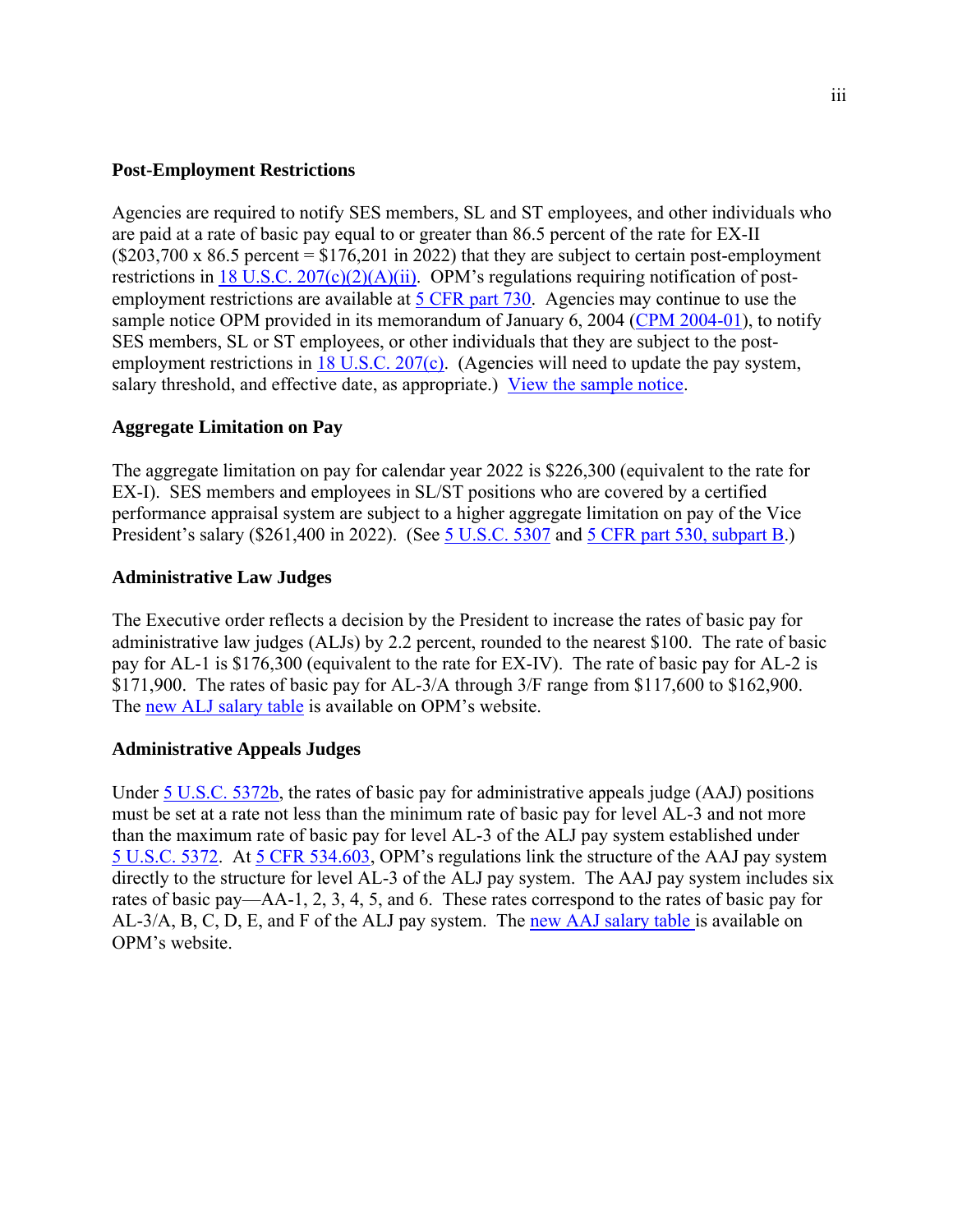# **Locality Payments**

The President's Executive order reflects the amounts of the new locality payments for GS employees. Attachment 2 provides a table showing the 2022 locality pay percentage and total percentage increase in each locality pay area (reflecting the combined effect of the 2.2 percent across-the-board increase and the applicable increase in the locality pay percentage). Attachment 3 provides a chart showing an example of how the 2022 locality rate and total increase are computed for an employee in the Rest of U.S. locality pay area. GS locality rates are limited to the rate for EX-IV. (See  $5$  U.S.C.  $5304(g)(1)$  and the "Executive" Schedule" section, above.) The [2022 locality pay tables for the General Schedule](https://www.opm.gov/policy-data-oversight/pay-leave/salaries-wages/2022/general-schedule/) are available on OPM's website. [Locality pay area definitions](https://www.opm.gov/policy-data-oversight/pay-leave/salaries-wages/2022/locality-pay-area-definitions/) are available on OPM's website.

# **Locality Pay Extensions**

On November 30, 2021, OPM issued a memorandum on behalf of the President's Pay Agent (the Secretary of Labor and the Directors of the U.S. Office of Management and Budget and OPM) that continues GS locality payments for ALJs and certain other non-GS employee categories in 2022. The [memo](https://www.opm.gov/policy-data-oversight/pay-leave/salaries-wages/2021/extension-of-locality-pay-memo-for-non-gs-employees-2022.pdf) is available on OPM's website.

# **Cost-of-Living Allowance Rates for Nonforeign Areas**

As provided under the Nonforeign Area Retirement Equity Assurance Act of 2009 (subtitle B of title XIX of the National Defense Authorization Act for Fiscal Year 2010 (Public Law 111-84, October 28, 2009)), employees in nonforeign areas entitled to cost-of-living allowances (COLAs) have corresponding reductions in their COLAs when locality rates increase. The [locality and COLA rates in each COLA area](https://www.opm.gov/policy-data-oversight/pay-leave/pay-systems/nonforeign-areas/) are available on OPM's website.

# **Special Rates**

We are issuing a separate memorandum announcing the results of OPM's annual review of special rates and the 2022 special rate adjustments.

# **Prevailing Rate Pay Adjustments**

We are issuing a separate memorandum on pay adjustments for certain prevailing rate (wage) employees.

# **2022 Premium Pay Caps**

Under [5 U.S.C. 5547\(a\)](https://uscode.house.gov/view.xhtml?req=(title:5%20section:5547%20edition:prelim)%20OR%20(granuleid:USC-prelim-title5-section5547)&f=treesort&edition=prelim&num=0&jumpTo=true) and [5 CFR 550.105,](https://www.ecfr.gov/cgi-bin/text-idx?SID=210f22d784dee9611160d354d91cd0d8&mc=true&node=pt5.1.550&rgn=div5#se5.1.550_1105) GS and other covered employees may receive certain types of premium pay in a biweekly pay period only to the extent that the sum of basic pay and such premium pay for the pay period does not exceed the greater of the biweekly rate payable for (1) GS-15, step 10 (including any applicable locality payment or special rate supplement), or (2) the rate payable for EX-V (\$165,300 in 2022). In certain emergency or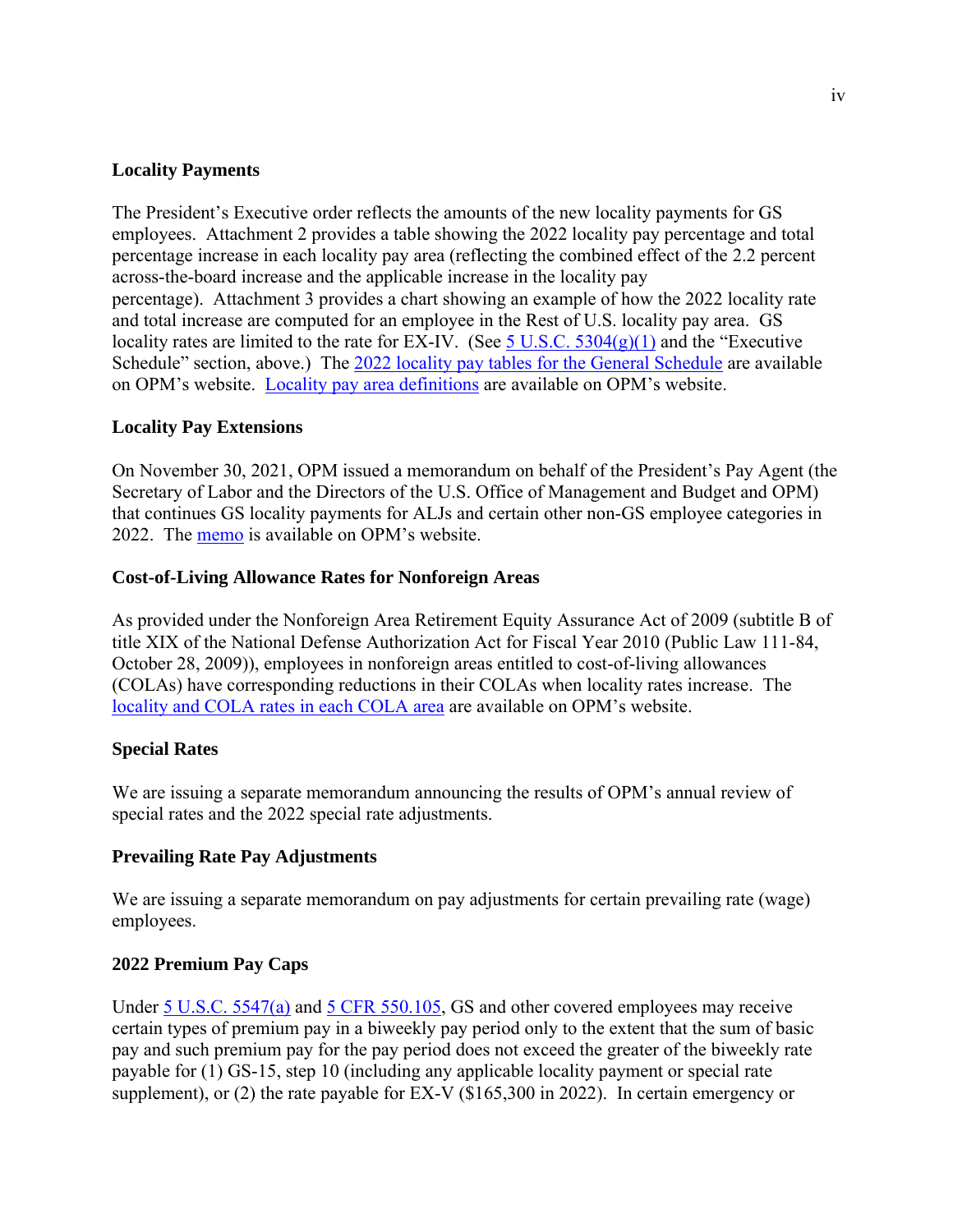mission-critical situations, an agency may apply an annual premium pay cap instead of a biweekly premium pay cap, subject to the conditions prescribed in law and regulation. (See 5 [U.S.C. 5547\(b\)](https://uscode.house.gov/view.xhtml?req=(title:5%20section:5547%20edition:prelim)%20OR%20(granuleid:USC-prelim-title5-section5547)&f=treesort&edition=prelim&num=0&jumpTo=true) and [5 CFR 550.106–](https://www.ecfr.gov/cgi-bin/text-idx?SID=210f22d784dee9611160d354d91cd0d8&mc=true&node=pt5.1.550&rgn=div5#se5.1.550_1106)[550.107.](https://www.ecfr.gov/cgi-bin/text-idx?SID=210f22d784dee9611160d354d91cd0d8&mc=true&node=pt5.1.550&rgn=div5#se5.1.550_1107)) We have posted the [2022 biweekly premium](https://www.opm.gov/policy-data-oversight/pay-leave/pay-administration/#url=Biweekly-Pay-Caps)  [pay caps fact sheet](https://www.opm.gov/policy-data-oversight/pay-leave/pay-administration/#url=Biweekly-Pay-Caps) on OPM's website.

# **Adjusting Retained Rates**

Certain employees are entitled to retained rates above the applicable rate range under [5 U.S.C. 5363](https://uscode.house.gov/view.xhtml?req=(title:5%20section:5363%20edition:prelim)%20OR%20(granuleid:USC-prelim-title5-section5363)&f=treesort&edition=prelim&num=0&jumpTo=true) and [5 CFR part 536.](https://www.ecfr.gov/cgi-bin/text-idx?SID=210f22d784dee9611160d354d91cd0d8&mc=true&node=pt5.1.536&rgn=div5) As provided in 5 [U.S.C. 5363\(b\)\(2\)\(B\)](https://uscode.house.gov/view.xhtml?req=(title:5%20section:5363%20edition:prelim)%20OR%20(granuleid:USC-prelim-title5-section5363)&f=treesort&edition=prelim&num=0&jumpTo=true) and [5 CFR 536.305,](https://www.ecfr.gov/cgi-bin/text-idx?SID=210f22d784dee9611160d354d91cd0d8&mc=true&node=pt5.1.536&rgn=div5#se5.1.536_1305) when the maximum rate of the highest applicable rate range for an employee's position of record is increased while the employee is receiving a retained rate, the employee is entitled to 50 percent of the amount of the increase in that maximum rate. An example of adjusting a [retained rate](https://www.opm.gov/policy-data-oversight/pay-leave/pay-administration/fact-sheets/January-2022-pay-examples) can be found in the fact sheet on OPM's website.

# **Pay Administration**

We have updated examples of pay computations to reflect the pay adjustment for GS employees:

- [Examples of January 2022](https://www.opm.gov/policy-data-oversight/pay-leave/pay-administration/fact-sheets/January-2022-pay-examples/) Pay Computations
- [How to Compute Rates of Pay](https://www.opm.gov/policy-data-oversight/pay-leave/pay-administration/fact-sheets/how-to-compute-rates-of-pay/)
- [How to Compute Fair Labor Standards Act Overtime Pay](https://www.opm.gov/policy-data-oversight/pay-leave/pay-administration/fact-sheets/how-to-compute-flsa-overtime-pay/)

# **Questions**

Agency headquarters-level human resources offices may contact OPM at [pay-leave](mailto:pay-leave-policy@opm.gov) $policy@opm.gov$ . Employees should contact their agency human resources offices for assistance.

# **Attachments**

cc: Chief Human Capital Officers (CHCOs), Deputy CHCOs, and Human Resources Directors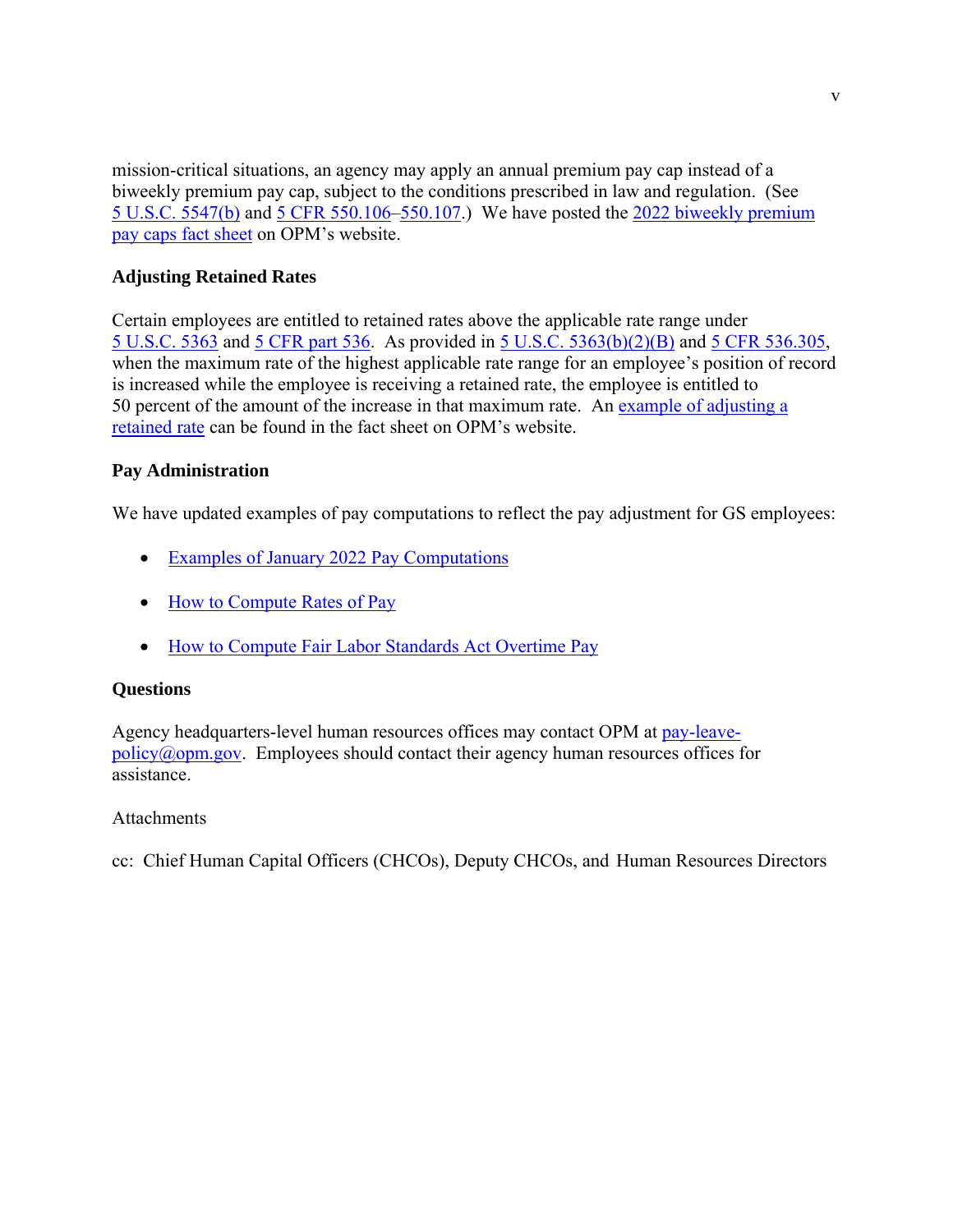#### EXECUTIVE ORDER

- - - - - - -

### ADJUSTMENTS OF CERTAIN RATES OF PAY

By the authority vested in me as President by the Constitution and the laws of the United States of America, it is hereby ordered as follows:

Section 1.Statutory Pay Systems. The rates of basic pay or salaries of the statutory pay systems (as defined in 5 U.S.C. 5302(1)), as adjusted under 5 U.S.C. 5303, are set forth on the schedules attached hereto and made a part hereof:

(a) The General Schedule (5 U.S.C. 5332(a)) at Schedule 1;

(b) The Foreign Service Schedule (22 U.S.C. 3963) at Schedule 2; and

(c) The schedules for the Veterans Health Administration of the Department of Veterans Affairs (38 U.S.C. 7306, 7404; section 301(a) of Public Law 102–40) at Schedule 3.

Sec. 2. Senior Executive Service. The ranges of rates of basic pay for senior executives in the Senior Executive Service, as established pursuant to 5 U.S.C. 5382, are set forth on Schedule 4 attached hereto and made a part hereof.

Sec. 3. Certain Executive, Legislative, and Judicial Salaries. The rates of basic pay or salaries for the following offices and positions are set forth on the schedules attached hereto and made a part hereof:

(a) The Executive Schedule (5 U.S.C. 5312–5318) at Schedule 5;

(b) The Vice President (3 U.S.C. 104) and the Congress (2 U.S.C. 4501) at Schedule 6; and

(c) Justices and judges (28 U.S.C. 5, 44(d), 135, 252, and 461(a)) at Schedule 7.

Sec. 4. Uniformed Services. The rates of monthly basic pay (37 U.S.C. 203(a)) for members of the uniformed services,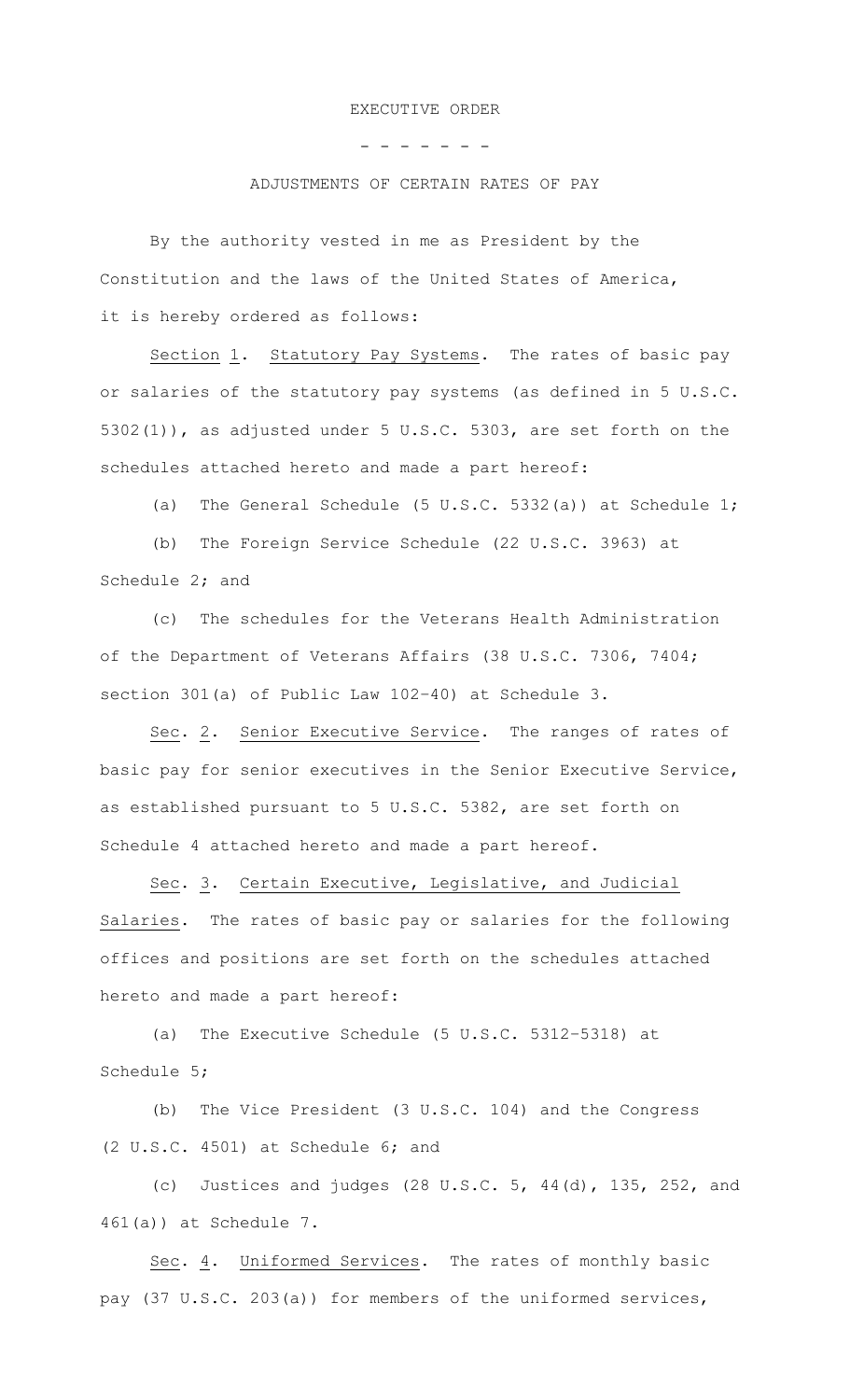as adjusted under 37 U.S.C. 1009, and the rate of monthly cadet or midshipman pay (37 U.S.C. 203(c)) are set forth on Schedule 8 attached hereto and made a part hereof.

Sec. 5. Locality-Based Comparability Payments.

(a) Pursuant to section 5304 of title 5, United States Code, and my authority to implement an alternative level of comparability payments under section 5304a of title 5, United States Code, locality-based comparability payments shall be paid in accordance with Schedule 9 attached hereto and made a part hereof.

(b) The Director of the Office of Personnel Management shall take such actions as may be necessary to implement these payments and to publish appropriate notice of such payments in the *Federal Register*.

Sec. 6. Administrative Law Judges. Pursuant to section 5372 of title 5, United States Code, the rates of basic pay for administrative law judges are set forth on Schedule 10 attached hereto and made a part hereof.

Sec. 7. Effective Dates. Schedule 8 is effective January 1, 2022. The other schedules contained herein are effective on the first day of the first applicable pay period beginning on or after January 1, 2022.

Sec. 8. Prior Order Superseded. Executive Order 13970 of December 31, 2020, is superseded as of the effective dates specified in section 7 of this order.

JOSEPH R. BIDEN JR.

THE WHITE HOUSE, December 22, 2021 2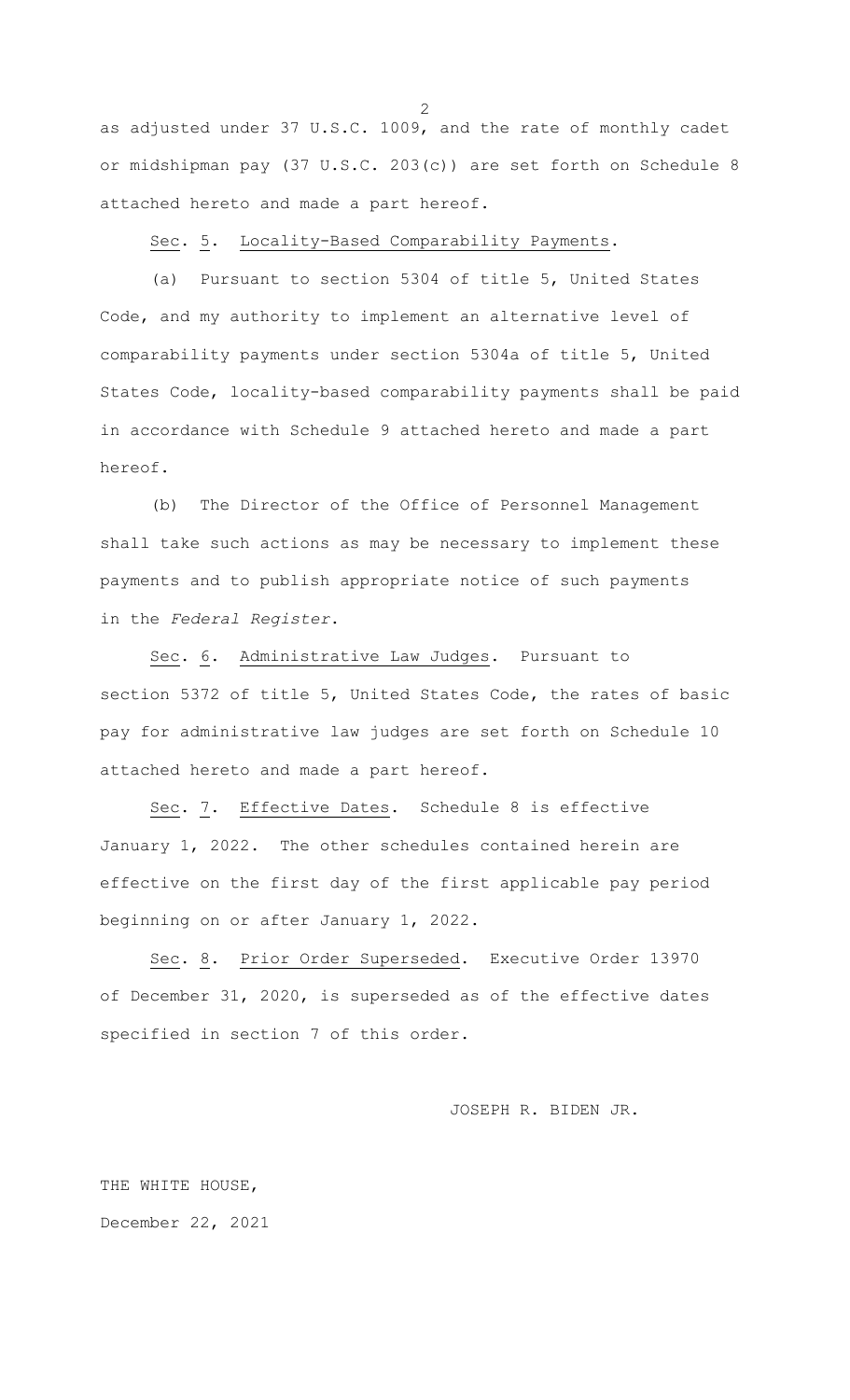## **SCHEDULE 1--GENERAL SCHEDULE**

(Effective on the first day of the first applicable pay period beginning on or after January 1, 2022)

|          |          | 2        | 3        | 4        | 5        | 6        |          | 8        | 9        | 10        |
|----------|----------|----------|----------|----------|----------|----------|----------|----------|----------|-----------|
| $GS-1$   | \$20,172 | \$20,849 | \$21,519 | \$22,187 | \$22,857 | \$23,249 | \$23,913 | \$24,581 | \$24,608 | \$25, 234 |
| $GS-2$   | 22,682   | 23,222   | 23,973   | 24,608   | 24,886   | 25,618   | 26,350   | 27,082   | 27,814   | 28,546    |
| $GS-3$   | 24,749   | 25,574   | 26,399   | 27,224   | 28,049   | 28,874   | 29,699   | 30,524   | 31,349   | 32,174    |
| $GS-4$   | 27,782   | 28,708   | 29,634   | 30,560   | 31,486   | 32,412   | 33,338   | 34,264   | 35,190   | 36,116    |
| $GS-5$   | 31,083   | 32,119   | 33,155   | 34,191   | 35,227   | 36, 263  | 37,299   | 38,335   | 39,371   | 40,407    |
| $GS-6$   | 34,649   | 35,804   | 36,959   | 38,114   | 39,269   | 40,424   | 41,579   | 42,734   | 43,889   | 45,044    |
| $GS - 7$ | 38,503   | 39,786   | 41,069   | 42,352   | 43,635   | 44,918   | 46,201   | 47,484   | 48,767   | 50,050    |
| $GS-8$   | 42,641   | 44,062   | 45,483   | 46,904   | 48,325   | 49,746   | 51,167   | 52,588   | 54,009   | 55,430    |
| $GS-9$   | 47,097   | 48,667   | 50,237   | 51,807   | 53,377   | 54,947   | 56,517   | 58,087   | 59,657   | 61,227    |
| $GS-10$  | 51,864   | 53,593   | 55,322   | 57,051   | 58,780   | 60,509   | 62,238   | 63,967   | 65,696   | 67,425    |
| $GS-11$  | 56,983   | 58,882   | 60,781   | 62,680   | 64,579   | 66,478   | 68,377   | 70,276   | 72,175   | 74,074    |
| $GS-12$  | 68,299   | 70,576   | 72,853   | 75,130   | 77,407   | 79,684   | 81,961   | 84,238   | 86,515   | 88,792    |
| $GS-13$  | 81,216   | 83,923   | 86,630   | 89,337   | 92,044   | 94,751   | 97,458   | 100,165  | 102,872  | 105,579   |
| $GS-14$  | 95,973   | 99,172   | 102,371  | 105,570  | 108,769  | 111,968  | 115,167  | 118,366  | 121,565  | 124,764   |
| $GS-15$  | 112,890  | 116,653  | 120,416  | 124,179  | 127,942  | 131,705  | 135,468  | 139,231  | 142,994  | 146,757   |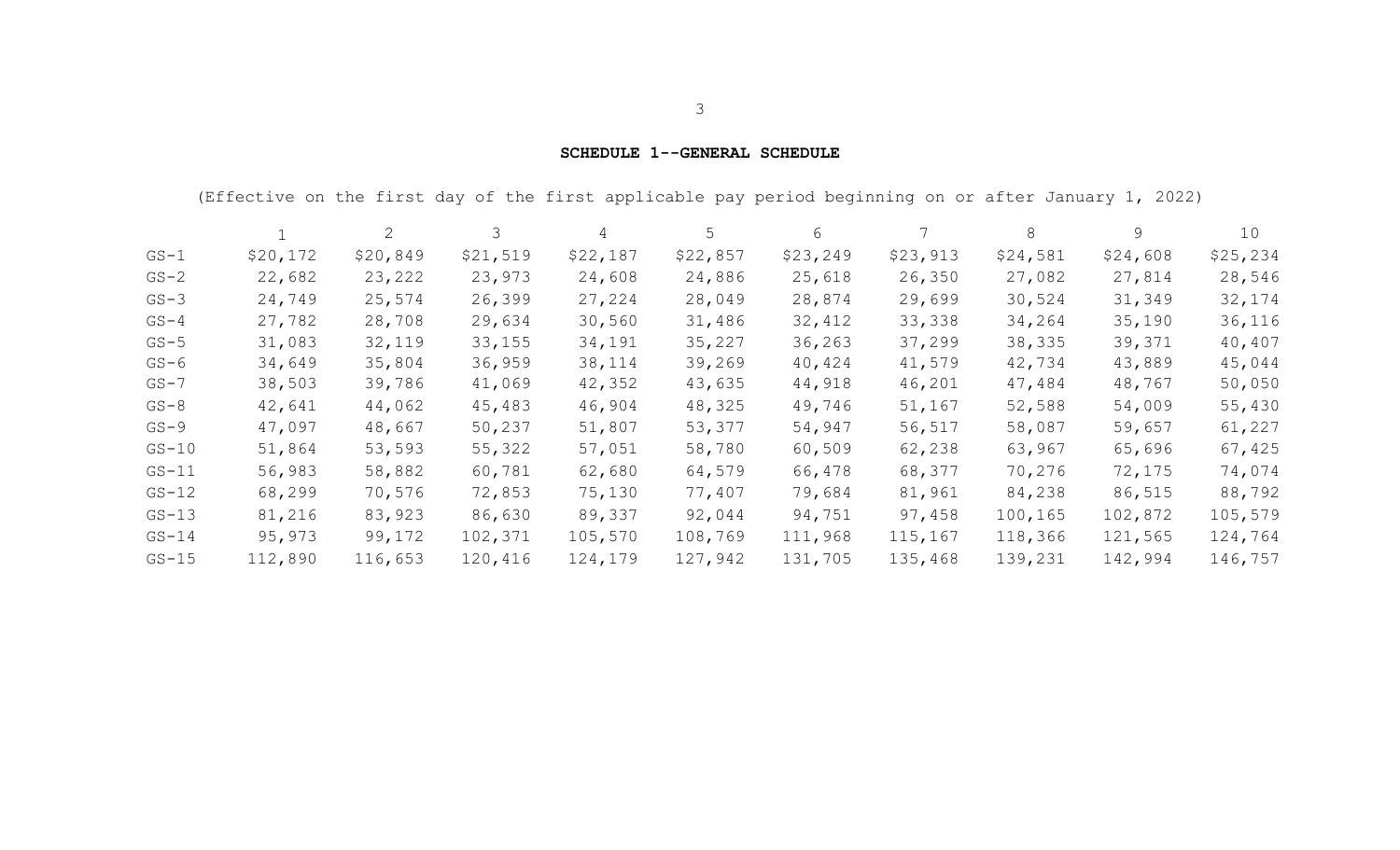# **SCHEDULE 2--FOREIGN SERVICE SCHEDULE**

(Effective on the first day of the first applicable pay period beginning on or after January 1, 2022)

| Step | Class     | Class<br>2 | Class<br>3 | Class<br>4 | Class<br>5 | Class<br>6 | Class    | Class<br>8 | Class<br>9 |
|------|-----------|------------|------------|------------|------------|------------|----------|------------|------------|
|      | \$112,890 | \$91,475   | \$74,122   | \$60,061   | \$48,667   | \$43,507   | \$38,894 | \$34,770   | \$31,083   |
| 2    | 116,277   | 94,219     | 76,346     | 61,863     | 50,127     | 44,812     | 40,061   | 35,813     | 32,015     |
| 3    | 119,765   | 97,046     | 78,636     | 63,719     | 51,631     | 46,157     | 41,263   | 36,887     | 32,976     |
| 4    | 123,358   | 99,957     | 80,995     | 65,630     | 53,180     | 47,541     | 42,501   | 37,994     | 33,965     |
| 5    | 127,059   | 102,956    | 83,425     | 67,599     | 54,775     | 48,968     | 43,776   | 39,134     | 34,984     |
| 6    | 130,870   | 106,045    | 85,928     | 69,627     | 56,418     | 50,437     | 45,089   | 40,308     | 36,034     |
|      | 134,797   | 109,226    | 88,506     | 71,716     | 58,111     | 51,950     | 46,441   | 41,517     | 37,115     |
| 8    | 138,840   | 112,503    | 91,161     | 73,867     | 59,854     | 53,508     | 47,835   | 42,763     | 38,228     |
| 9    | 143,006   | 115,878    | 93,896     | 76,083     | 61,650     | 55,113     | 49,270   | 44,046     | 39,375     |
| 10   | 146,757   | 119,354    | 96,712     | 78,366     | 63,499     | 56,767     | 50,748   | 45,367     | 40,556     |
| 11   | 146,757   | 122,935    | 99,614     | 80,717     | 65,404     | 58,470     | 52,270   | 46,728     | 41,773     |
| 12   | 146,757   | 126,623    | 102,602    | 83,138     | 67,367     | 60,224     | 53,838   | 48,130     | 43,026     |
| 13   | 146,757   | 130,421    | 105,680    | 85,633     | 69,388     | 62,031     | 55,454   | 49,574     | 44,317     |
| 14   | 146,757   | 134,334    | 108,851    | 88,202     | 71,469     | 63,891     | 57,117   | 51,061     | 45,646     |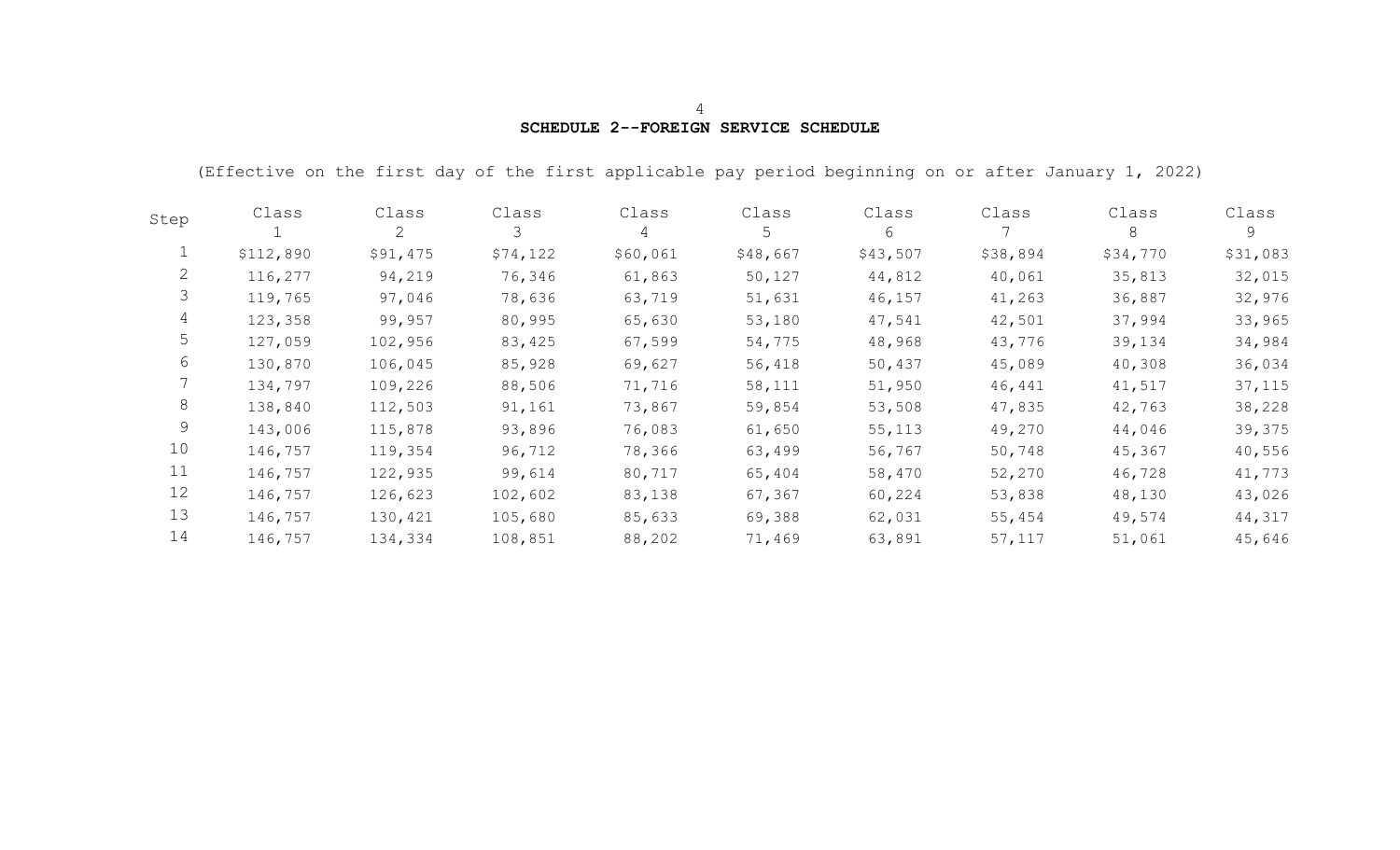## **SCHEDULE 3--VETERANS HEALTH ADMINISTRATION SCHEDULES DEPARTMENT OF VETERANS AFFAIRS**

(Effective on the first day of the first applicable pay period beginning on or after January 1, 2022)

Schedule for the Office of the Under Secretary for Health (38 U.S.C. 7306) and Directors of Medical Centers and Veterans Integrated Service Networks (38 U.S.C. 7401(4))\*

|                                                                       | Minimum<br>\$135,468 | Maximum<br>$$203,700**$ |
|-----------------------------------------------------------------------|----------------------|-------------------------|
| Physician, Podiatrist, and Dentist Base and Longevity Pay Schedule*** |                      |                         |
|                                                                       | \$111,035            | \$162,849               |
|                                                                       | 111,035              | 162,849                 |
| Podiatrist Grade.                                                     | 111,035              | 162,849                 |
| Chiropractor and Optometrist Schedule                                 |                      |                         |
|                                                                       | \$112,890            | \$146,757               |
|                                                                       | 95,973               | 124,764                 |
| Intermediate Grade.                                                   | 81,216               | 105,579                 |
|                                                                       | 68,299               | 88,792                  |
|                                                                       | 56,983               | 74,074                  |
| Expanded-Function Dental Auxiliary Schedule****                       |                      |                         |

Director Grade. . . . . . . . . . . . . . . . . . . . \$112,890 \$146,757 Assistant Director Grade. . . . . . . . . . . . . . . 95,973 124,764 Chief Grade . . . . . . . . . . . . . . . . . . . . . 81,216 105,579 Senior Grade. . . . . . . . . . . . . . . . . . . . . 68,299 88,792 Intermediate Grade. . . . . . . . . . . . . . . . . . 56,983 74,074 Full Grade. . . . . . . . . . . . . . . . . . . . . . 47,097 61,227 Associate Grade . . . . . . . . . . . . . . . . . . . 40,528 52,687 Junior Grade. . . . . . . . . . . . . . . . . . . . . 34,649 45,044

|  |                             |  |  |  |  |  | * This schedule does not apply to the Director of Nursing Service or any incumbents who |  |
|--|-----------------------------|--|--|--|--|--|-----------------------------------------------------------------------------------------|--|
|  | are physicians or dentists. |  |  |  |  |  |                                                                                         |  |

<sup>\*\*</sup> Pursuant to 38 U.S.C. 7404(a)(3)(B), for positions that are covered by a certified performance appraisal system, the maximum rate of basic pay may not exceed the rate of basic pay payable for level II of the Executive Schedule. For positions that are not covered by a certified performance appraisal system, the maximum rate of basic pay may not exceed the rate of basic pay payable for level III of the Executive Schedule.

\*\*\* Pursuant to 38 U.S.C. 7431, Veterans Health Administration physicians, podiatrists, and dentists paid under the Physician, Podiatrist, and Dentist Base and Longevity Pay schedule may also be paid market pay and performance pay.

\*\*\*\* Pursuant to section 301(a) of Public Law 102–40, these positions are paid according to the Nurse Schedule in 38 U.S.C. 4107(b), as in effect on August 14, 1990, with subsequent adjustments.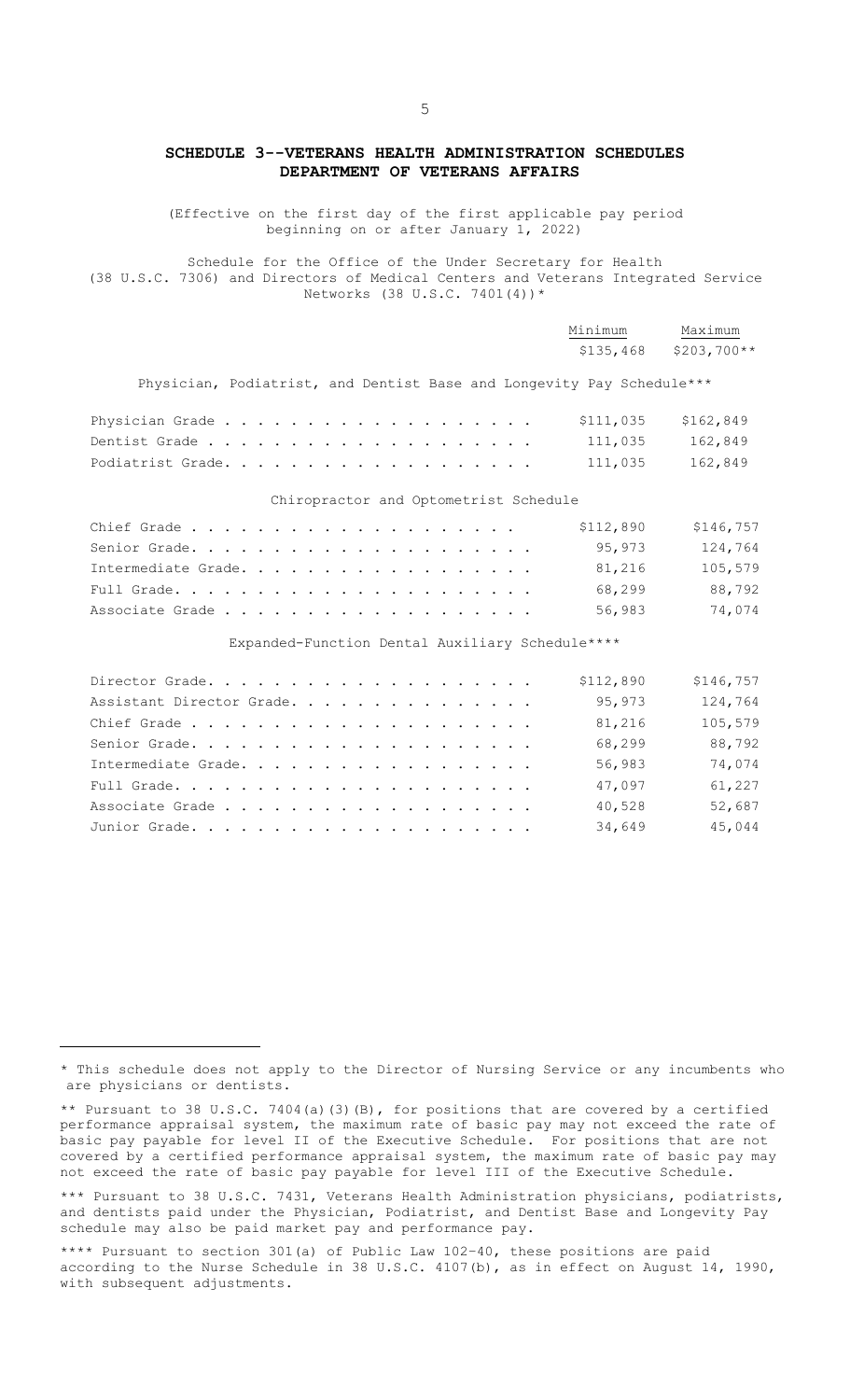**SCHEDULE 4--SENIOR EXECUTIVE SERVICE** 

<span id="page-10-0"></span>(Effective on the first day of the first applicable pay period beginning on or after January 1, 2022)

|                                                               | Minimum               | Maximum |
|---------------------------------------------------------------|-----------------------|---------|
| Agencies with a Certified SES<br>Performance Appraisal System | $$135,468$ $$203,700$ |         |

Agencies without a Certified SES Performance Appraisal System . . . . . . . . \$135,468 \$187,300

### **SCHEDULE 5--EXECUTIVE SCHEDULE**

(Effective on the first day of the first applicable pay period beginning on or after January 1, 2022)

### **SCHEDULE 6--VICE PRESIDENT AND MEMBERS OF CONGRESS**

(Effective on the first day of the first applicable pay period beginning on or after January 1, 2022)

| Members of the House of Representatives. 174,000           |  |
|------------------------------------------------------------|--|
| Delegates to the House of Representatives. 174,000         |  |
| Resident Commissioner from Puerto Rico 174,000             |  |
| President pro tempore of the Senate. 193,400               |  |
| Majority leader and minority leader of the Senate. 193,400 |  |
| Majority leader and minority leader of the House           |  |
|                                                            |  |
| Speaker of the House of Representatives. 223,500           |  |

## **SCHEDULE 7--JUDICIAL SALARIES**

(Effective on the first day of the first applicable pay period beginning on or after January 1, 2022)

| Chief Justice of the United States \$286,700       |  |
|----------------------------------------------------|--|
| Associate Justices of the Supreme Court. 274,200   |  |
|                                                    |  |
|                                                    |  |
| Judges of the Court of International Trade 223,400 |  |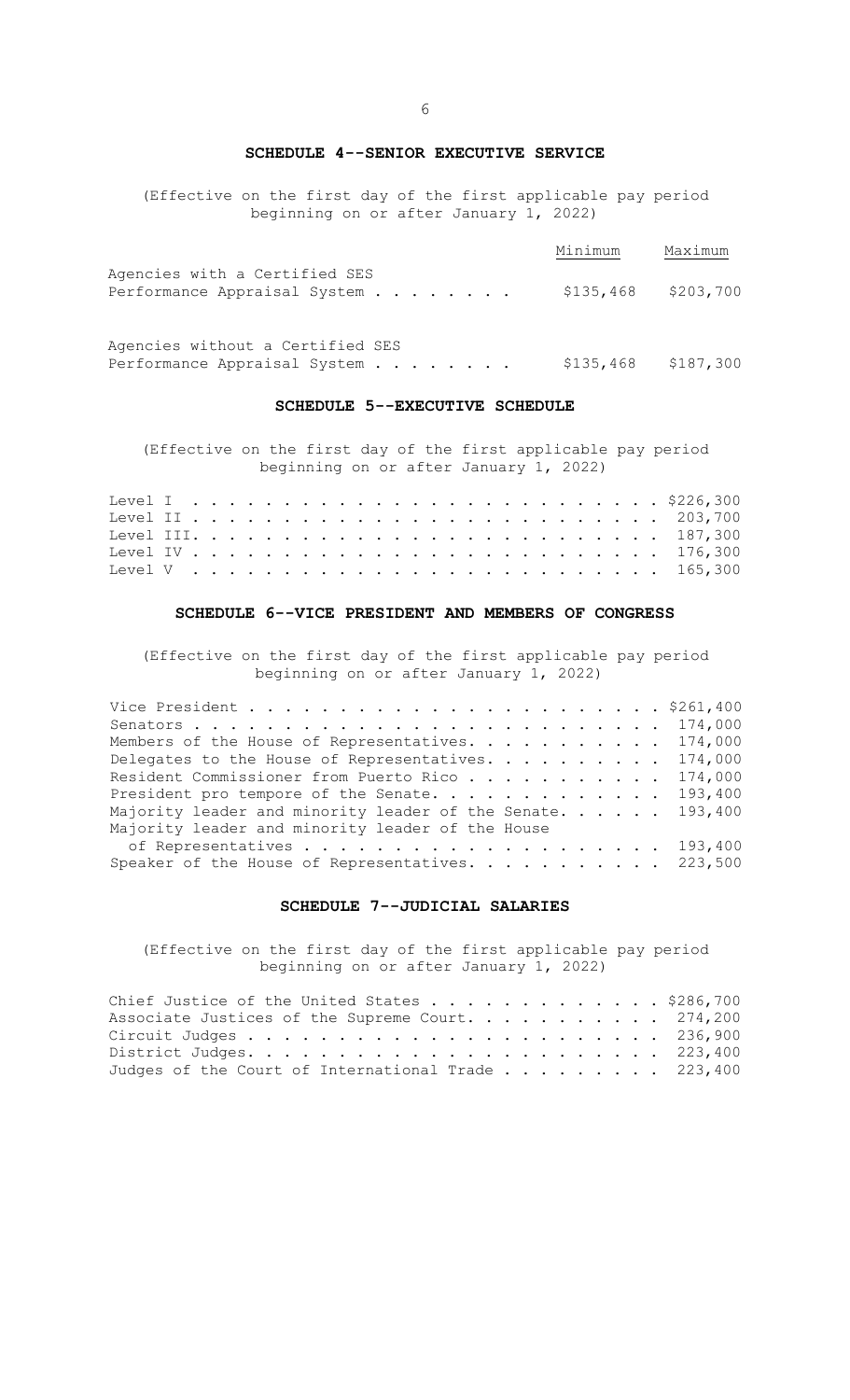#### **SCHEDULE 8--PAY OF THE UNIFORMED SERVICES (Effective January 1, 2022)**

#### **Part I--MONTHLY BASIC PAY YEARS OF SERVICE (COMPUTED UNDER 37 U.S.C. 205)**

| 2 or less   | Over <sub>2</sub>        | Over 3            | Over 4      | Over 6                   | Over 8                   | Over 10                  | Over 12                  | Over 14                                                     | Over 16     | Over 18         |
|-------------|--------------------------|-------------------|-------------|--------------------------|--------------------------|--------------------------|--------------------------|-------------------------------------------------------------|-------------|-----------------|
|             |                          |                   |             |                          |                          |                          |                          |                                                             |             |                 |
| Ξ.          | $\overline{\phantom{0}}$ |                   |             | $\overline{\phantom{0}}$ | $\overline{\phantom{0}}$ | $-$                      |                          | $\overline{\phantom{0}}$                                    |             |                 |
| $-$         | $\overline{\phantom{0}}$ | $\qquad \qquad -$ | $-$         | $-$                      | $\qquad \qquad -$        | $\overline{\phantom{0}}$ | $\overline{\phantom{a}}$ | $\overline{\phantom{0}}$                                    | $-$         | $\qquad \qquad$ |
| \$11,635.50 | \$12,017.10              | \$12,270.00       | \$12,340.50 | \$12,656.10              | \$13,183.20              | \$13,306.20              | \$13,806.60              | \$13,950.90                                                 | \$14,382.00 | \$15,006.30     |
| 9,668.40    | 10,117.50                | 10,325.40         | 10,490.70   | 10,789.80                | 11,085.30                | 11,427.00                | 11,767.50                | 12,109.50                                                   | 13,183.20   | 14,089.80       |
| 7,332.00    | 8,054.70                 | 8,583.30          | 8,583.30    | 8,616.30                 | 8,985.30                 | 9,034.50                 | 9,034.50                 | 9,547.80                                                    | 10,455.30   | 10,988.10       |
| 6, 112.20   | 6,885.30                 | 7,361.70          | 7,451.40    | 7,749.30                 | 7,926.90                 | 8,318.10                 | 8,605.80                 | 8,976.90                                                    | 9,543.90    | 9,813.90        |
| 5,273.70    | 6,104.40                 | 6,512.40          | 6,602.70    | 6,980.70                 | 7,386.30                 | 7,891.80                 | 8,284.50                 | 8,557.50                                                    | 8,714.70    | 8,805.30        |
| 4,636.50    | 5,256.00                 | 5,672.40          | 6, 185.40   | 6,482.10                 | 6,807.30                 | 7,017.30                 | 7,362.90                 | 7,543.50                                                    | 7,543.50    | 7,543.50        |
| 4,006.50    | 4,562.70                 | 5,255.10          | 5,432.70    | 5,544.30                 | 5,544.30                 | 5,544.30                 | 5,544.30                 | 5,544.30                                                    | 5,544.30    | 5,544.30        |
| 3,477.30    | 3,619.50                 | 4,375.50          | 4,375.50    | 4,375.50                 | 4,375.50                 | 4,375.50                 | 4,375.50                 | 4,375.50                                                    | 4,375.50    | 4,375.50        |
|             |                          |                   |             |                          |                          |                          |                          |                                                             |             |                 |
|             |                          |                   |             |                          |                          |                          |                          |                                                             |             |                 |
|             |                          |                   |             |                          |                          | COMMISSIONED OFFICERS    |                          | COMMISSIONED OFFICERS WITH OVER 4 YEARS ACTIVE DUTY SERVICE |             |                 |

| AS AN ENLISTED MEMBER OR WARRANT OFFICER**** |                          |            |                          |            |            |                          |            |            |                          |                   |            |  |  |  |
|----------------------------------------------|--------------------------|------------|--------------------------|------------|------------|--------------------------|------------|------------|--------------------------|-------------------|------------|--|--|--|
| $O-3E$                                       | $\overline{\phantom{m}}$ |            | $\qquad \qquad -$        | \$6,185.40 | \$6,482.10 | \$6,807.30               | \$7,017.30 | \$7,362.90 | \$7,654.80               | \$7,822.80        | \$8,050.80 |  |  |  |
| $O-2E$                                       | $\overline{\phantom{m}}$ | -          | $-$                      | 5,432.70   | 5,544.30   | 5,720.70                 | 6,018.60   | 6,249.30   | 6,420.60                 | 6,420.60          | 6,420.60   |  |  |  |
| $O-1E$                                       | $\overline{\phantom{m}}$ |            | $\overline{\phantom{m}}$ | 4,375.50   | 4,672.20   | 4,845.00                 | 5,021.70   | 5,194.80   | 5,432.70                 | 5,432.70          | 5,432.70   |  |  |  |
|                                              | WARRANT OFFICERS         |            |                          |            |            |                          |            |            |                          |                   |            |  |  |  |
| W-5                                          | $\overline{\phantom{m}}$ | -          | $\overline{\phantom{0}}$ |            | $-$        | $\overline{\phantom{0}}$ | $-$        |            | $\overline{\phantom{0}}$ | $\qquad \qquad -$ | -          |  |  |  |
| $W-4$                                        | \$4,791.90               | \$5,154.30 | \$5,302.20               | \$5,447.70 | \$5,698.50 | \$5,946.60               | \$6,198.00 | \$6,575.40 | \$6,906.60               | \$7,221.90        | \$7,480.20 |  |  |  |
| W-3                                          | 4,376.40                 | 4,558.20   | 4,745.70                 | 4,806.60   | 5,002.20   | 5,388.00                 | 5,789.40   | 5,978.70   | 6,197.70                 | 6,422.70          | 6,828.30   |  |  |  |
| $W-2$                                        | 3,872.10                 | 4,238.40   | 4,350.90                 | 4,428.60   | 4,679.40   | 5,069.70                 | 5,263.50   | 5,453.70   | 5,686.50                 | 5,868.60          | 6,033.30   |  |  |  |
| $W-1$                                        | 3,398.70                 | 3,765.00   | 3,863.10                 | 4,071.00   | 4,316.40   | 4,678.80                 | 4,847.70   | 5,084.70   | 5,317.20                 | 5,500.20          | 5,668.50   |  |  |  |

Basic pay is limited to the rate of basic pay for level II of the Executive Schedule in effect during calendar year 2022, which is \$16,974.90 per month for officers at pay grades 0-7 through 0-10. This includes officers serving as Chairman or Vice Chairman of the Joint Chiefs of Staff, Chief of Staff of the Army, Chief of Naval Operations, Chief of Staff of the Air Force, Commandant of the Marine Corps, Chief of Space Operations, Commandant of the Coast Guard, Chief of the National Guard Bureau, or commander of a unified or specified combatant command (as defined in 10 U.S.C. 161(c)).

\*\* Basic pay is limited to the rate of basic pay for level V of the Executive Schedule in effect during calendar year 2022, which is \$13,775.10 per month, for officers at pay grades O-6 and below.

\*\*\* Does not apply to commissioned officers who have been credited with over 4 years of active duty service as an enlisted member or warrant officer.

\*\*\*\* Reservists with at least 1,460 points as an enlisted member, a warrant officer, or a warrant officer and an enlisted member which are creditable toward reserve retirement also qualify for these rates.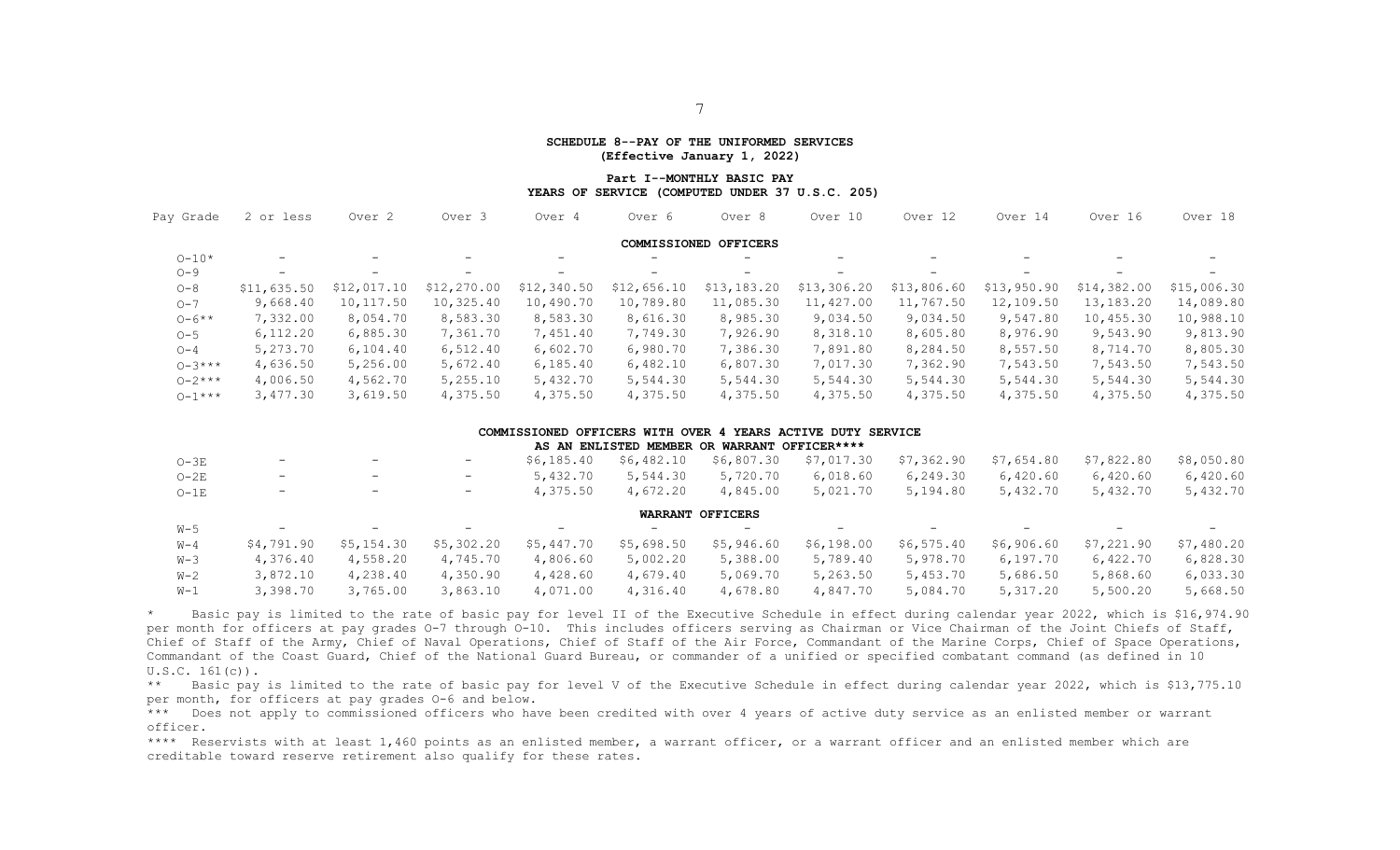#### **SCHEDULE 8--PAY OF THE UNIFORMED SERVICES (PAGE 2) (Effective January 1, 2022)**

**Part I--MONTHLY BASIC PAY** 

 **YEARS OF SERVICE (COMPUTED UNDER 37 U.S.C. 205)**

<span id="page-12-0"></span>

| Pay Grade   | Over 20       | Over 22       | Over 24       | Over 26       | Over 28       | Over 30               | Over 32       | Over 34       | Over 36       | Over 38       | Over 40       |
|-------------|---------------|---------------|---------------|---------------|---------------|-----------------------|---------------|---------------|---------------|---------------|---------------|
|             |               |               |               |               |               | COMMISSIONED OFFICERS |               |               |               |               |               |
| $0 - 10*$   | $$16,974.90*$ | $$16,974.90*$ | $$16,974.90*$ | $$16,974.90*$ | $$16,974.90*$ | $$16,974.90*$         | $$16,974.90*$ | $$16,974.90*$ | $$16,974.90*$ | $$16,974.90*$ | $$16,974.90*$ |
| $O - 9$     | 16,444.80     | 16,682.40     | $16,974.90*$  | $16,974.90*$  | $16,974.90*$  | $16,974.90*$          | $16,974.90*$  | $16,974.90*$  | $16,974.90*$  | $16,974.90*$  | $16,974.90*$  |
| $O - 8$     | 15,581.40     | 15,965.70     | 15,965.70     | 15,965.70     | 15,965.70     | 16,365.60             | 16,365.60     | 16,774.20     | 16,774.20     | 16,774.20     | 16,774.20     |
| $O - 7$     | 14,089.80     | 14,089.80     | 14,089.80     | 14,162.10     | 14,162.10     | 14,445.60             | 14,445.60     | 14,445.60     | 14,445.60     | 14,445.60     | 14,445.60     |
| $0 - 6**$   | 11,520.60     | 11,823.60     | 12,130.80     | 12,725.40     | 12,725.40     | 12,979.50             | 12,979.50     | 12,979.50     | 12,979.50     | 12,979.50     | 12,979.50     |
| $O - 5$     | 10,080.90     | 10,384.20     | 10,384.20     | 10,384.20     | 10,384.20     | 10,384.20             | 10,384.20     | 10,384.20     | 10,384.20     | 10,384.20     | 10,384.20     |
| $O - 4$     | 8,805.30      | 8,805.30      | 8,805.30      | 8,805.30      | 8,805.30      | 8,805.30              | 8,805.30      | 8,805.30      | 8,805.30      | 8,805.30      | 8,805.30      |
| $0 - 3***$  | 7,543.50      | 7,543.50      | 7,543.50      | 7,543.50      | 7,543.50      | 7,543.50              | 7,543.50      | 7,543.50      | 7,543.50      | 7,543.50      | 7,543.50      |
| $0 - 2$ *** | 5,544.30      | 5,544.30      | 5,544.30      | 5,544.30      | 5,544.30      | 5,544.30              | 5,544.30      | 5,544.30      | 5,544.30      | 5,544.30      | 5,544.30      |
| $0 - 1***$  | 4,375.50      | 4,375.50      | 4,375.50      | 4,375.50      | 4,375.50      | 4,375.50              | 4,375.50      | 4,375.50      | 4,375.50      | 4,375.50      | 4,375.50      |

#### **COMMISSIONED OFFICERS WITH OVER 4 YEARS ACTIVE DUTY SERVICE**

#### **AS AN ENLISTED MEMBER OR WARRANT OFFICER[\\*\\*\\*\\*](#page-13-0)**

| $O-3E$  | \$8,050.80 | \$8,050.80 | \$8,050.80 | \$8,050.80 | \$8,050.80 | \$8,050.80       | \$8,050.80  | \$8,050.80  | \$8,050.80  | \$8,050.80  | \$8,050.80  |
|---------|------------|------------|------------|------------|------------|------------------|-------------|-------------|-------------|-------------|-------------|
| $O-2E$  | 6,420.60   | 6,420.60   | 6,420.60   | 6,420.60   | 6,420.60   | 6,420.60         | 6,420.60    | 6,420.60    | 6,420.60    | 6,420.60    | 6,420.60    |
| $O-1E$  | 5,432.70   | 5,432.70   | 5,432.70   | 5,432.70   | 5,432.70   | 5,432.70         | 5,432.70    | 5,432.70    | 5,432.70    | 5,432.70    | 5,432.70    |
|         |            |            |            |            |            | WARRANT OFFICERS |             |             |             |             |             |
| $W-5$   | \$8,520.30 | \$8,952.30 | \$9,274.50 | \$9,630.30 | \$9,630.30 | \$10,112.70      | \$10,112.70 | \$10,617.60 | \$10,617.60 | \$11,149.50 | \$11,149.50 |
| $W - 4$ | 7,731.90   | 8,101.20   | 8,404.80   | 8,751.00   | 8,751.00   | 8,925.60         | 8,925.60    | 8,925.60    | 8,925.60    | 8,925.60    | 8,925.60    |
| W-3     | 7,101.60   | 7,265.40   | 7,439.10   | 7,676.40   | 7,676.40   | 7,676.40         | 7,676.40    | 7,676.40    | 7,676.40    | 7,676.40    | 7,676.40    |
| $W-2$   | 6,230.70   | 6,360.30   | 6,462.90   | 6,462.90   | 6,462.90   | 6,462.90         | 6,462.90    | 6,462.90    | 6,462.90    | 6,462.90    | 6,462.90    |
| $W-1$   | 5,873.10   | 5,873.10   | 5,873.10   | 5,873.10   | 5,873.10   | 5,873.10         | 5,873.10    | 5,873.10    | 5,873.10    | 5,873.10    | 5,873.10    |

\* Basic pay is limited to the rate of basic pay for level II of the Executive Schedule in effect during calendar year 2022, which is \$16,974.90 per month for officers at pay grades O-7 through O-10. This includes officers serving as Chairman or Vice Chairman of the Joint Chiefs of Staff, Chief of Staff of the Army, Chief of Naval Operations, Chief of Staff of the Air Force, Commandant of the Marine Corps, Chief of Space Operations, Commandant of the Coast Guard, Chief of the National Guard Bureau, or commander of a unified or specified combatant command (as defined in 10 U.S.C. 161(c)).

\*\* Basic pay is limited to the rate of basic pay for level V of the Executive Schedule in effect during calendar year 2022, which is \$13,775.10 per month, for officers at pay grades O-6 and below.

\*\*\* Does not apply to commissioned officers who have been credited with over 4 years of active duty service as an enlisted member or warrant officer.

\*\*\*\* Reservists with at least 1,460 points as an enlisted member, a warrant officer, or a warrant officer and an enlisted member which are creditable toward reserve retirement also qualify for these rates.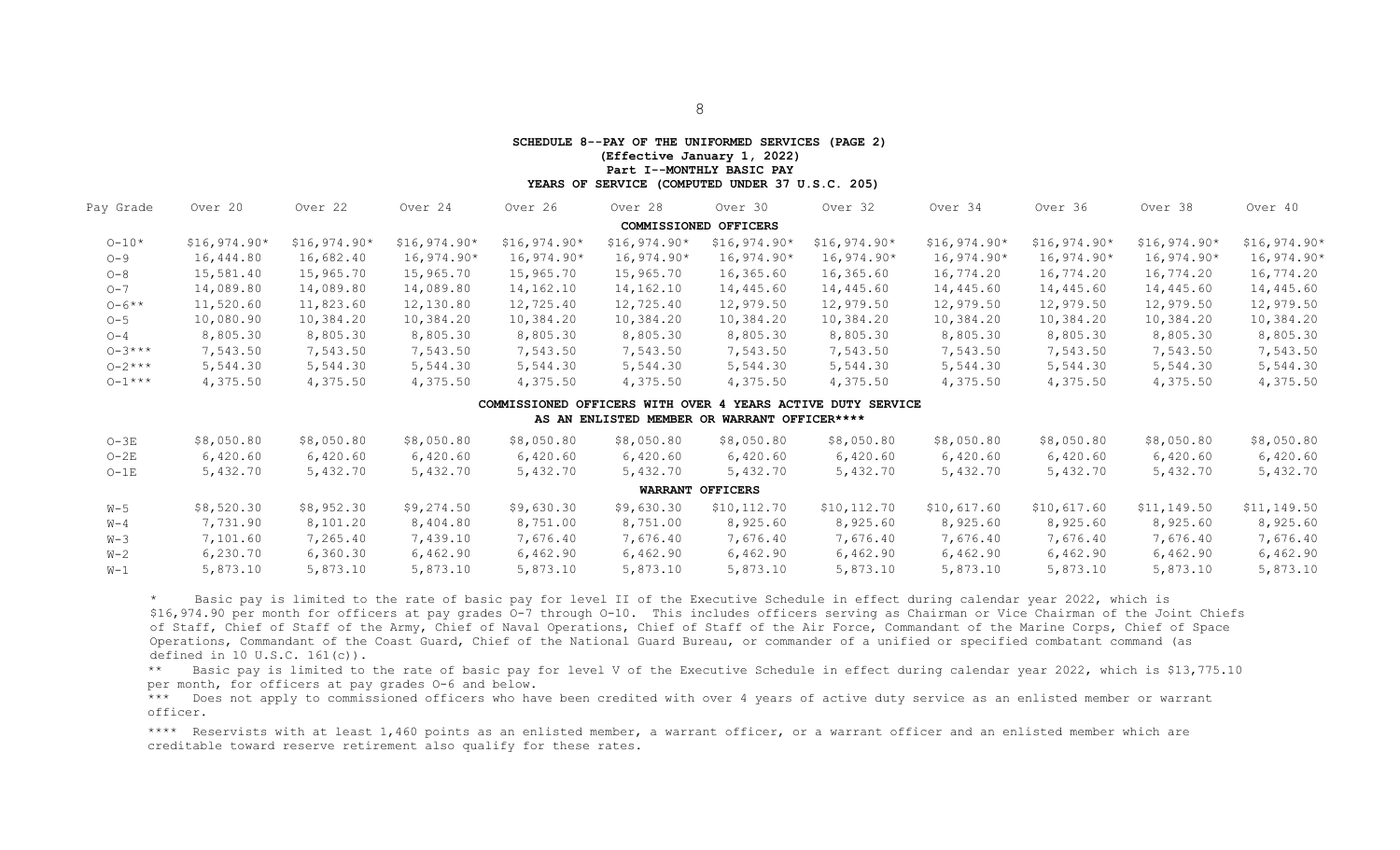# **SCHEDULE 8--PAY OF THE UNIFORMED SERVICES (PAGE 3)**

**(Effective January 1, 2022)** 

#### **Part I--MONTHLY BASIC PAY**

#### **YEARS OF SERVICE (COMPUTED UNDER 37 U.S.C. 205)**

<span id="page-13-0"></span>

| Pay Grade     | 2 or less         | Over <sub>2</sub> | Over 3                   | Over 4            | Over 6                  | Over 8                   |                          | Over 12    | Over 14                  | Over 16                  | Over 18    |  |
|---------------|-------------------|-------------------|--------------------------|-------------------|-------------------------|--------------------------|--------------------------|------------|--------------------------|--------------------------|------------|--|
|               |                   |                   |                          |                   | <b>ENLISTED MEMBERS</b> |                          |                          |            |                          |                          |            |  |
| $E-9*$        | $\qquad \qquad -$ |                   | $\overline{\phantom{0}}$ | $\qquad \qquad$   |                         | $-$                      | \$5,789.10               | \$5,920.50 | \$6,085.80               | \$6,279.90               | \$6,477.00 |  |
| $E-8$         | -                 | $-$               | $\overline{\phantom{0}}$ | $\qquad \qquad -$ | $-$                     | \$4,739.10               | 4,948.80                 | 5,078.40   | 5,233.80                 | 5,402.40                 | 5,706.30   |  |
| $E - 7$       | \$3,294.30        | \$3,595.50        | \$3,733.50               | \$3,915.30        | \$4,058.10              | 4,302.60                 | 4,440.60                 | 4,685.10   | 4,888.50                 | 5,027.40                 | 5,175.30   |  |
| $E-6$         | 2,849.40          | 3,135.60          | 3,274.20                 | 3,408.60          | 3,548.70                | 3,864.30                 | 3,987.60                 | 4,225.50   | 4,298.40                 | 4,351.20                 | 4,413.30   |  |
| $E-5$         | 2,610.30          | 2,786.10          | 2,920.80                 | 3,058.50          | 3,273.30                | 3,497.70                 | 3,682.20                 | 3,704.40   | 3,704.40                 | 3,704.40                 | 3,704.40   |  |
| $E - 4$       | 2,393.40          | 2,515.80          | 2,652.00                 | 2,786.70          | 2,905.50                | 2,905.50                 | 2,905.50                 | 2,905.50   | 2,905.50                 | 2,905.50                 | 2,905.50   |  |
| $E-3$         | 2,160.60          | 2,296.50          | 2,435.70                 | 2,435.70          | 2,435.70                | 2,435.70                 | 2,435.70                 | 2,435.70   | 2,435.70                 | 2,435.70                 | 2,435.70   |  |
| $E-2$         | 2,054.70          | 2,054.70          | 2,054.70                 | 2,054.70          | 2,054.70                | 2,054.70                 | 2,054.70                 | 2,054.70   | 2,054.70                 | 2,054.70                 | 2,054.70   |  |
| $E-1**$       | 1,833.30          | 1,833.30          | 1,833.30                 | 1,833.30          | 1,833.30                | 1,833.30                 | 1,833.30                 | 1,833.30   | 1,833.30                 | 1,833.30                 | 1,833.30   |  |
| $E - 1$ * * * | 1,695.00          | $-$               | $\overline{\phantom{0}}$ | $\qquad \qquad$   |                         | $\overline{\phantom{0}}$ | $\overline{\phantom{m}}$ |            | $\overline{\phantom{0}}$ | $\overline{\phantom{0}}$ |            |  |

\* For noncommissioned officers serving as Sergeant Major of the Army, Master Chief Petty Officer of the Navy or Coast Guard, Chief Master Sergeant of the Air Force, Sergeant Major of the Marine Corps, Senior Enlisted Advisor of the Space Force, Senior Enlisted Advisor to the Chairman of the Joint Chiefs of Staff, or Senior Enlisted Advisor to the Chief of the National Guard Bureau, basic pay for this grade is \$9,355.50 per month, regardless of cumulative years of service under 37 U.S.C. 205.

\*\* Applies to personnel who have served 4 months or more on active duty.

\*\*\* Applies to personnel who have served less than 4 months on active duty.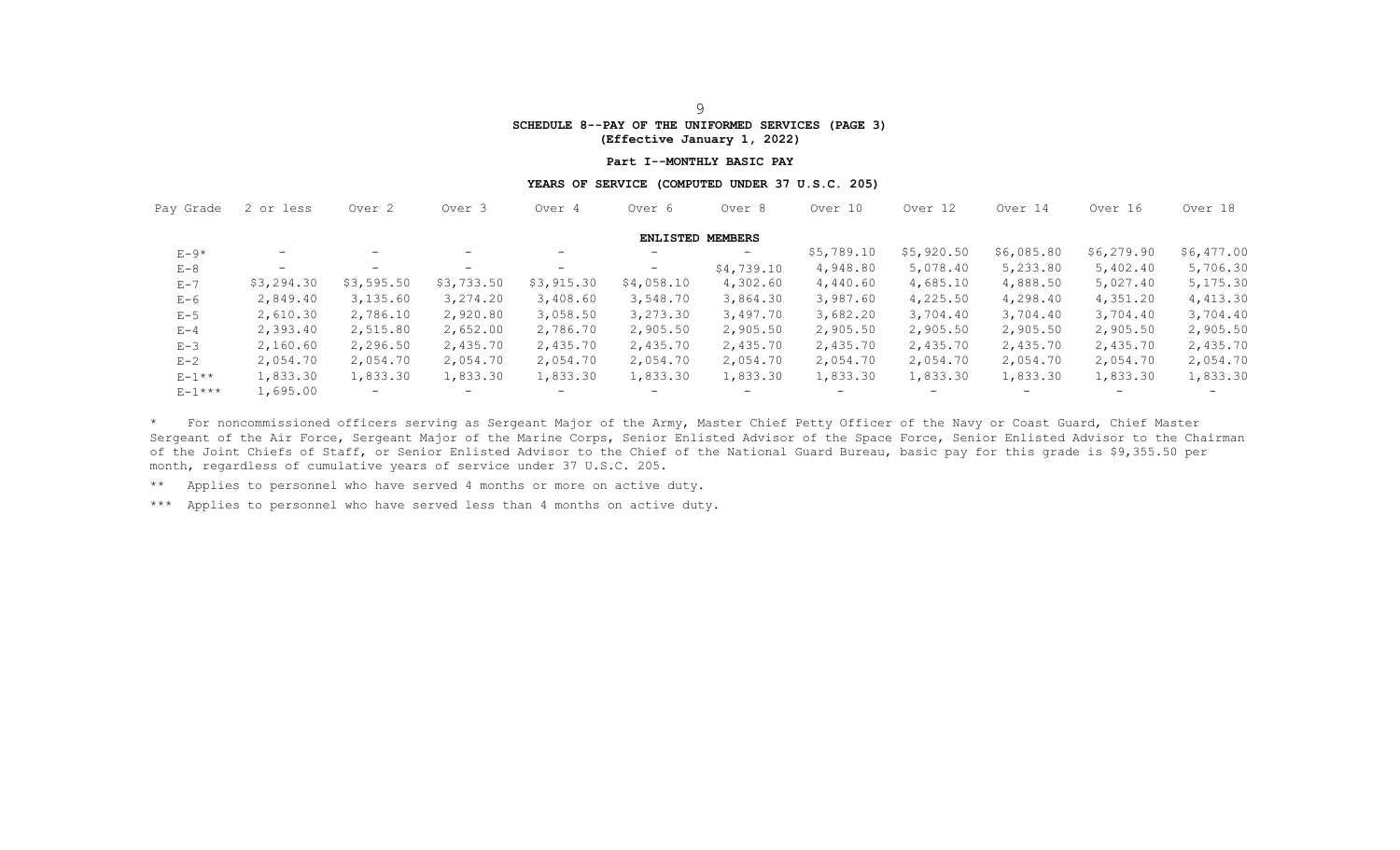#### **SCHEDULE 8--PAY OF THE UNIFORMED SERVICES (PAGE 4) (Effective January 1, 2022)**

#### **Part I--MONTHLY BASIC PAY**

#### **YEARS OF SERVICE (COMPUTED UNDER 37 U.S.C. 205)**

| Pay Grade               | Over 20    | Over 22    | Over 24                  | Over 26    | Over 28    | Over 30           | Over 32                  | Over 34    | Over 36    | Over 38                  | Over 40    |  |  |  |
|-------------------------|------------|------------|--------------------------|------------|------------|-------------------|--------------------------|------------|------------|--------------------------|------------|--|--|--|
| <b>ENLISTED MEMBERS</b> |            |            |                          |            |            |                   |                          |            |            |                          |            |  |  |  |
| $E-9*$                  | \$6,790.50 | \$7,056.90 | \$7,336.20               | \$7,764.30 | \$7,764.30 | \$8,151.90        | \$8,151.90               | \$8,559.90 | \$8,559.90 | \$8,988.90               | \$8,988.90 |  |  |  |
| $E - 8$                 | 5,860.50   | 6,122.70   | 6,268.20                 | 6,626.10   | 6,626.10   | 6,759.00          | 6,759.00                 | 6,759.00   | 6,759.00   | 6,759.00                 | 6,759.00   |  |  |  |
| $E - 7$                 | 5,232.60   | 5,424.90   | 5,528.10                 | 5,921.10   | 5,921.10   | 5,921.10          | 5,921.10                 | 5,921.10   | 5,921.10   | 5,921.10                 | 5,921.10   |  |  |  |
| $E-6$                   | 4,413.30   | 4,413.30   | 4,413.30                 | 4,413.30   | 4,413.30   | 4,413.30          | 4,413.30                 | 4,413.30   | 4,413.30   | 4,413.30                 | 4,413.30   |  |  |  |
| $E-5$                   | 3,704.40   | 3,704.40   | 3,704.40                 | 3,704.40   | 3,704.40   | 3,704.40          | 3,704.40                 | 3,704.40   | 3,704.40   | 3,704.40                 | 3,704.40   |  |  |  |
| $E - 4$                 | 2,905.50   | 2,905.50   | 2,905.50                 | 2,905.50   | 2,905.50   | 2,905.50          | 2,905.50                 | 2,905.50   | 2,905.50   | 2,905.50                 | 2,905.50   |  |  |  |
| $E-3$                   | 2,435.70   | 2,435.70   | 2,435.70                 | 2,435.70   | 2,435.70   | 2,435.70          | 2,435.70                 | 2,435.70   | 2,435.70   | 2,435.70                 | 2,435.70   |  |  |  |
| $E - 2$                 | 2,054.70   | 2,054.70   | 2,054.70                 | 2,054.70   | 2,054.70   | 2,054.70          | 2,054.70                 | 2,054.70   | 2,054.70   | 2,054.70                 | 2,054.70   |  |  |  |
| $E-1$ **                | 1,833.30   | 1,833.30   | 1,833.30                 | 1,833.30   | 1,833.30   | 1,833.30          | 1,833.30                 | 1,833.30   | 1,833.30   | 1,833.30                 | 1,833.30   |  |  |  |
| $E - 1$ * * *           | $-$        | $-$        | $\overline{\phantom{0}}$ | $-$        | $-$        | $\qquad \qquad -$ | $\overline{\phantom{0}}$ | -          | $-$        | $\overline{\phantom{0}}$ |            |  |  |  |

\* For noncommissioned officers serving as Sergeant Major of the Army, Master Chief Petty Officer of the Navy or Coast Guard, Chief Master Sergeant of the Air Force, Sergeant Major of the Marine Corps, Senior Enlisted Advisor of the Space Force, Senior Enlisted Advisor to the Chairman of the Joint Chiefs of Staff, or Senior Enlisted Advisor to the Chief of the National Guard Bureau, basic pay for this grade is \$9,355.50 per month, regardless of cumulative years of service under 37 U.S.C. 205.

\*\* Applies to personnel who have served 4 months or more on active duty.

\*\*\* Applies to personnel who have served less than 4 months on active duty.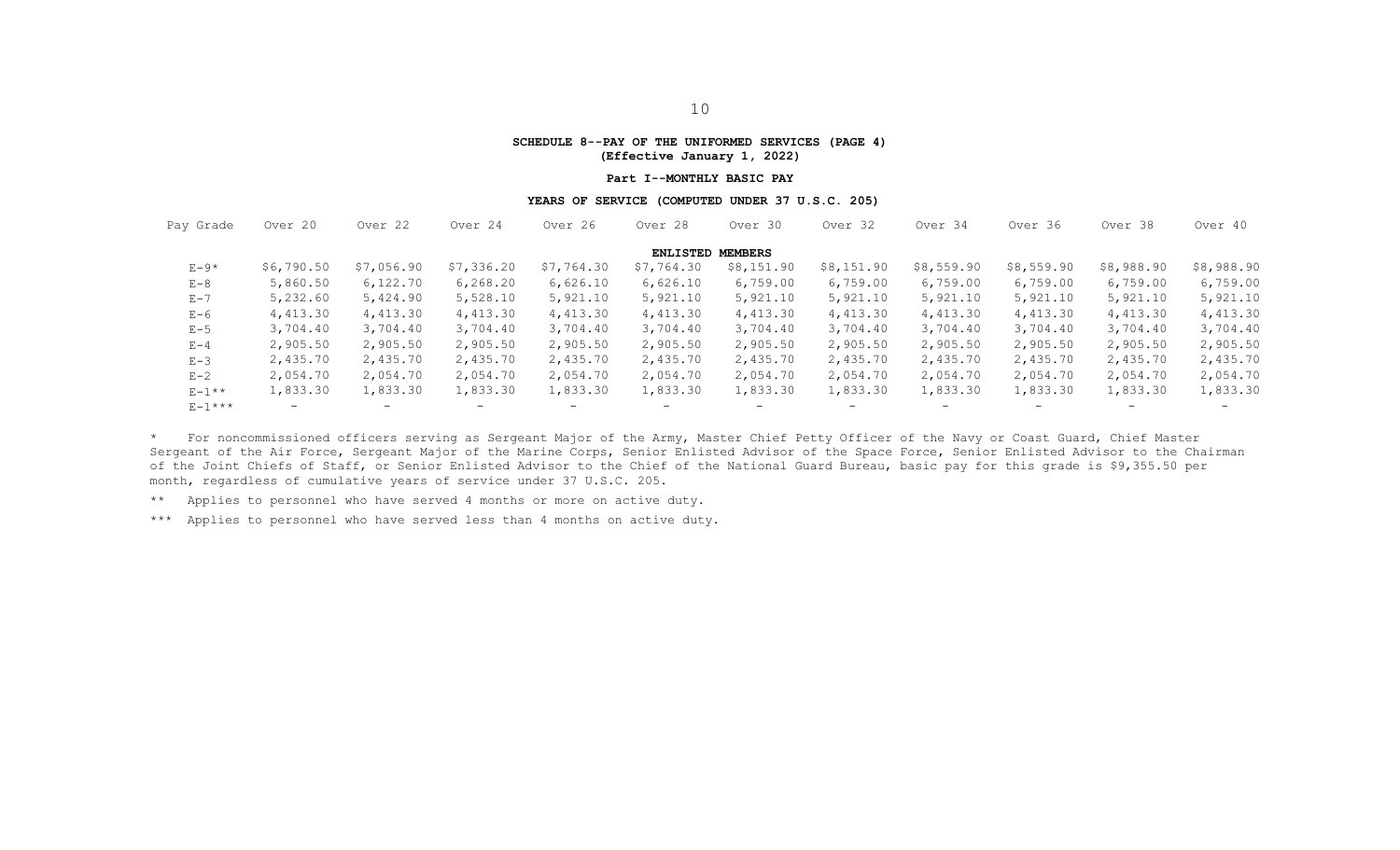## **SCHEDULE 8--PAY OF THE UNIFORMED SERVICES (PAGE 5)**

### **Part II--RATE OF MONTHLY CADET OR MIDSHIPMAN PAY**

The rate of monthly cadet or midshipman pay authorized by 37 U.S.C. 203(c) is \$1,217.10.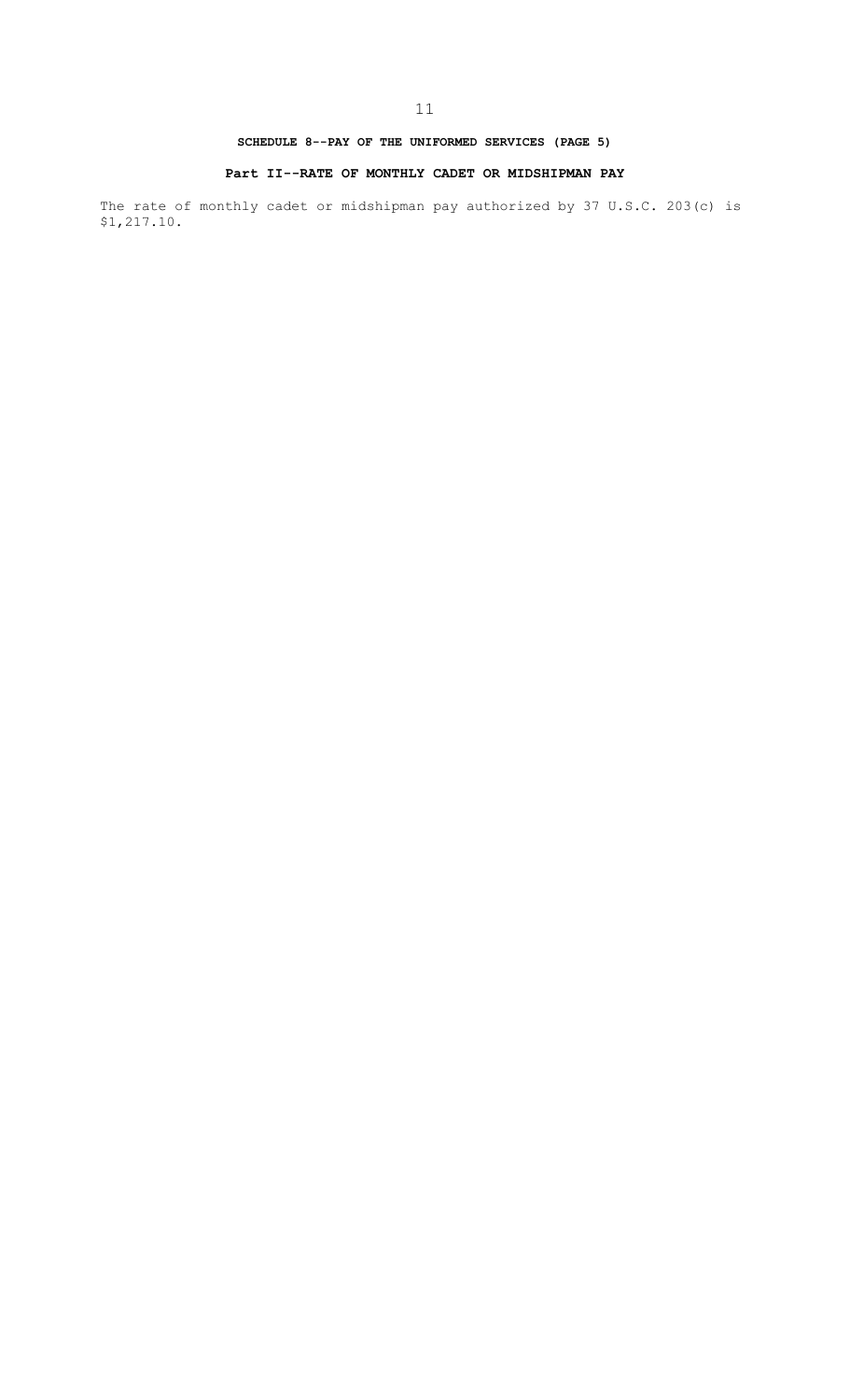# 12 **SCHEDULE 9--LOCALITY-BASED COMPARABILITY PAYMENTS**

(Effective on the first day of the first applicable pay period beginning on or after January 1, 2022)

# Locality Pay Area\* Rate

| Albuquerque-Santa Fe-Las Vegas, NM17.14%                |  |
|---------------------------------------------------------|--|
| Atlanta-Athens-Clarke County-Sandy Springs, GA-AL22.63% |  |
|                                                         |  |
| Birmingham-Hoover-Talladega, AL16.81%                   |  |
| Boston-Worcester-Providence, MA-RI-NH-ME30.09%          |  |
|                                                         |  |
| Burlington-South Burlington, VT17.62%                   |  |
|                                                         |  |
|                                                         |  |
| Cincinnati-Wilmington-Maysville, OH-KY-IN20.94%         |  |
|                                                         |  |
|                                                         |  |
|                                                         |  |
|                                                         |  |
| Corpus Christi-Kingsville-Alice, TX16.82%               |  |
|                                                         |  |
|                                                         |  |
|                                                         |  |
|                                                         |  |
| Des Moines-Ames-West Des Moines, IA16.52%               |  |
|                                                         |  |
|                                                         |  |
| Hartford-West Hartford, CT-MA30.20%                     |  |
|                                                         |  |
|                                                         |  |
| Huntsville-Decatur-Albertville, AL20.45%                |  |
| Indianapolis-Carmel-Muncie, IN17.26%                    |  |
| Kansas City-Overland Park-Kansas City, MO-KS17.67%      |  |
|                                                         |  |
|                                                         |  |
|                                                         |  |
| Miami-Fort Lauderdale-Port St. Lucie, FL23.80%          |  |
|                                                         |  |
| Milwaukee-Racine-Waukesha, WI21.32%                     |  |
|                                                         |  |
| New York-Newark, NY-NJ-CT-PA35.06%                      |  |
| Omaha-Council Bluffs-Fremont, NE-IA16.93%               |  |
| Palm Bay-Melbourne-Titusville, FL17.01%                 |  |
| Philadelphia-Reading-Camden, PA-NJ-DE-MD26.95%          |  |
|                                                         |  |
| Pittsburgh-New Castle-Weirton, PA-OH-WV19.90%           |  |
| Portland-Vancouver-Salem, OR-WA24.34%                   |  |
|                                                         |  |
|                                                         |  |
|                                                         |  |
| San Antonio-New Braunfels-Pearsall, TX17.39%            |  |
|                                                         |  |
| San Jose-San Francisco-Oakland, CA42.74%                |  |
|                                                         |  |
| St. Louis-St. Charles-Farmington, MO-IL18.35%           |  |
|                                                         |  |
| Virginia Beach-Norfolk, VA-NC17.18%                     |  |
| Washington-Baltimore-Arlington, DC-MD-VA-WV-PA31.53%    |  |
|                                                         |  |
|                                                         |  |

\* Locality Pay Areas are defined in 5 CFR 531.603.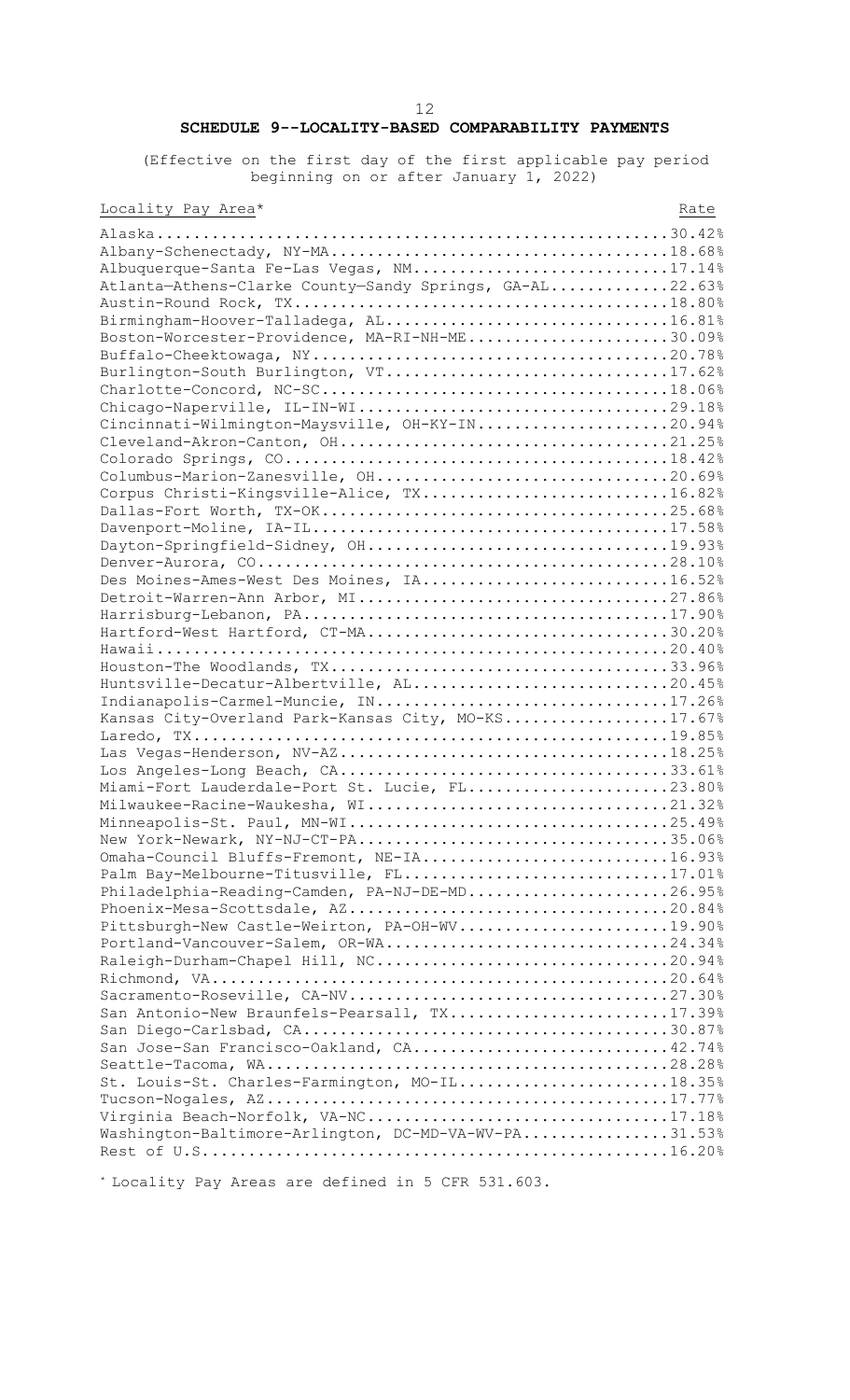# SCHEDULE 10--ADMINISTRATIVE LAW JUDGES

(Effective on the first day of the first applicable pay period<br>beginning on or after January 1, 2022)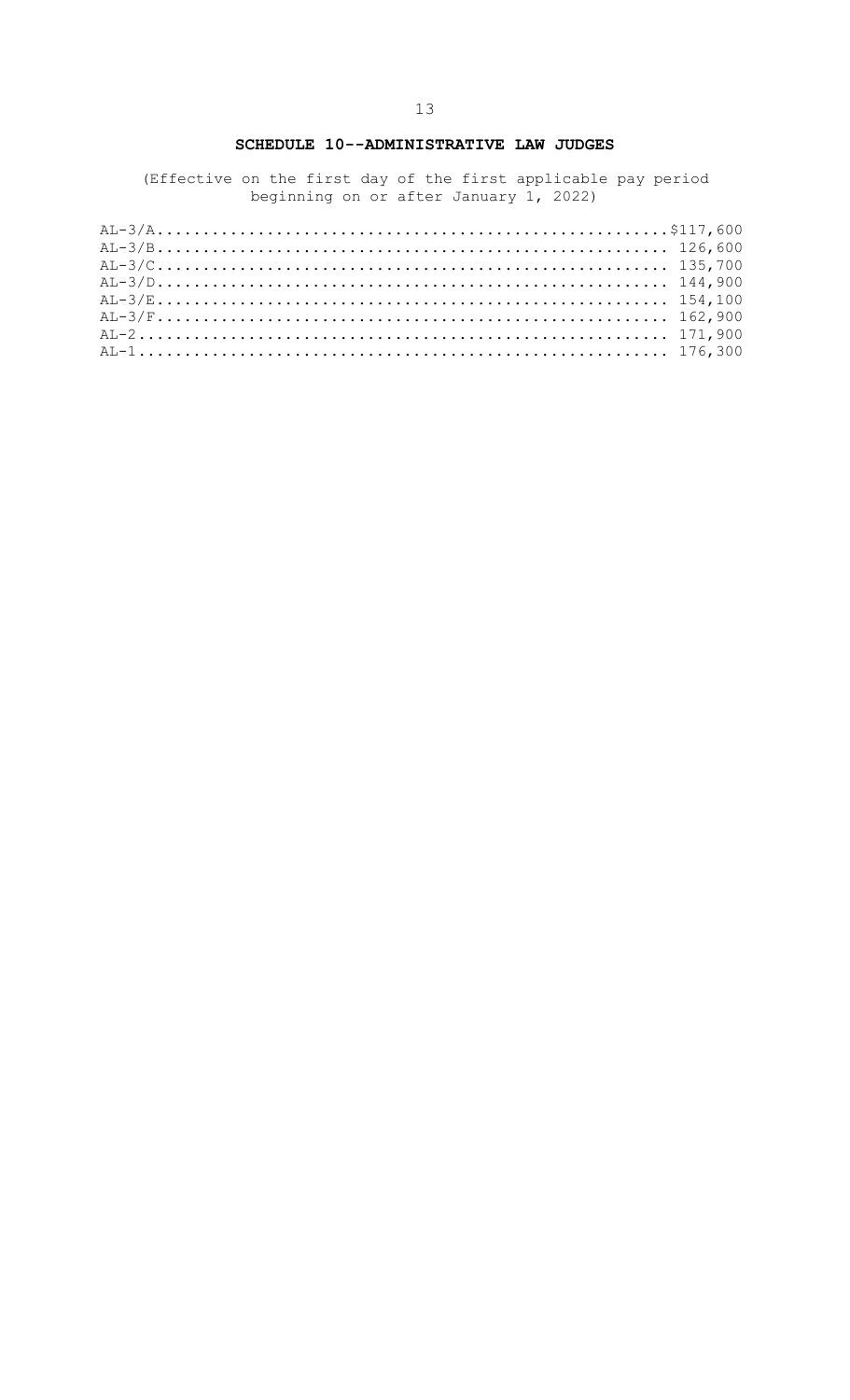| Locality Pay Area <sup>1</sup>                      | Locality             | <b>Total 2022</b> |
|-----------------------------------------------------|----------------------|-------------------|
|                                                     | Payment <sup>2</sup> | Pay               |
|                                                     |                      | <b>Adjustment</b> |
| Alaska                                              | 30.42%               | 2.79%             |
| Albany-Schenectady, NY-MA                           | 18.68%               | 2.89%             |
| Albuquerque-Santa Fe-Las Vegas, NM                  | 17.14%               | 2.60%             |
| Atlanta--Athens-Clarke County--Sandy Springs, GA-AL | 22.63%               | 2.59%             |
| Austin-Round Rock, TX                               | 18.80%               | 2.74%             |
| Birmingham-Hoover-Talladega, AL                     | 16.81%               | 2.68%             |
| Boston-Worcester-Providence, MA-RI-NH-ME            | 30.09%               | 2.98%             |
| Buffalo-Cheektowaga, NY                             | 20.78%               | 2.69%             |
| Burlington-South Burlington, VT                     | 17.62%               | 2.84%             |
| Charlotte-Concord, NC-SC                            | 18.06%               | 2.74%             |
| Chicago-Naperville, IL-IN-WI                        | 29.18%               | 2.67%             |
| Cincinnati-Wilmington-Maysville, OH-KY-IN           | 20.94%               | 2.53%             |
| Cleveland-Akron-Canton, OH                          | 21.25%               | 2.56%             |
| Colorado Springs, CO                                | 18.42%               | 2.76%             |
| Columbus-Marion-Zanesville, OH                      | 20.69%               | 2.77%             |
| Corpus Christi-Kingsville-Alice, TX                 | 16.82%               | 2.43%             |
| Dallas-Fort Worth, TX-OK                            | 25.68%               | 2.77%             |
| Davenport-Moline, IA-IL                             | 17.58%               | 2.67%             |
| Dayton-Springfield-Sidney, OH                       | 19.93%               | 2.84%             |
| Denver-Aurora, CO                                   | 28.10%               | 2.98%             |
| Des Moines-Ames-West Des Moines, IA                 | 16.52%               | 2.70%             |
| Detroit-Warren-Ann Arbor, MI                        | 27.86%               | 2.63%             |
| Harrisburg-Lebanon, PA                              | 17.90%               | 2.81%             |
| Hartford-West Hartford, CT-MA                       | 30.20%               | 2.76%             |
| Hawaii                                              | 20.40%               | 2.92%             |
| Houston-The Woodlands, TX                           | 33.96%               | 2.69%             |
| Huntsville-Decatur-Albertville, AL                  | 20.45%               | 2.71%             |
| Indianapolis-Carmel-Muncie, IN                      | 17.26%               | 2.50%             |
| Kansas City-Overland Park-Kansas City, MO-KS        | 17.67%               | 2.67%             |
| Laredo, TX                                          | 19.85%               | 3.03%             |
| Las Vegas-Henderson, NV-AZ                          | 18.25%               | 2.70%             |
| Los Angeles-Long Beach, CA                          | 33.61%               | 3.13%             |
| Miami-Fort Lauderdale-Port St. Lucie, FL            | 23.80%               | 2.44%             |
| Milwaukee-Racine-Waukesha, WI                       | 21.32%               | 2.50%             |
| Minneapolis-St. Paul, MN-WI                         | 25.49%               | 2.88%             |
| New York-Newark, NY-NJ-CT-PA                        | 35.06%               | 3.02%             |
| Omaha-Council Bluffs-Fremont, NE-IA                 | 16.93%               | 2.73%             |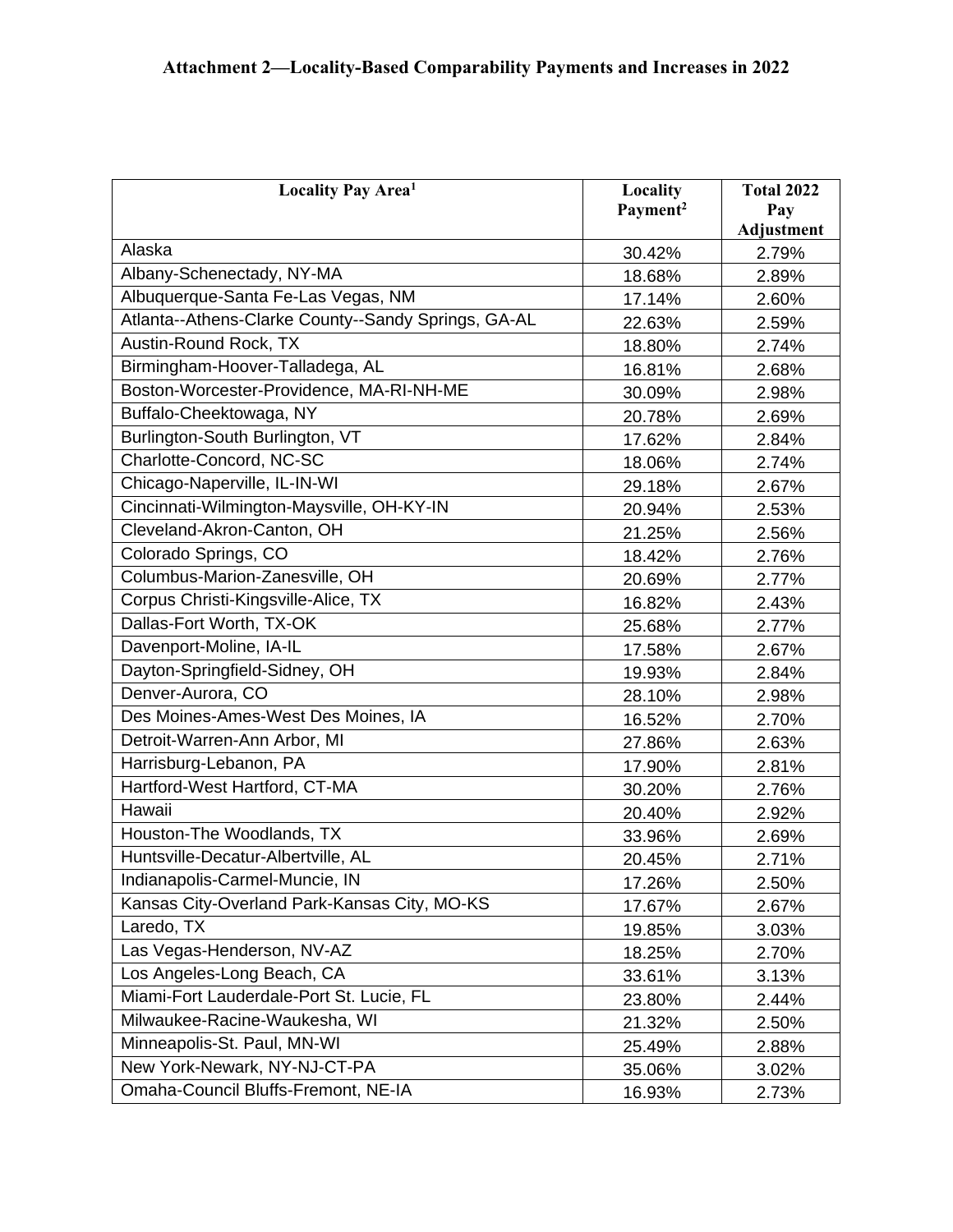<span id="page-19-0"></span>

| <b>Locality Pay Area<sup>1</sup></b>           | Locality<br>Payment <sup>2</sup> | <b>Total 2022</b><br>Pay |
|------------------------------------------------|----------------------------------|--------------------------|
|                                                |                                  | <b>Adjustment</b>        |
| Palm Bay-Melbourne-Titusville, FL              | 17.01%                           | 2.45%                    |
| Philadelphia-Reading-Camden, PA-NJ-DE-MD       | 26.95%                           | 2.94%                    |
| Phoenix-Mesa-Scottsdale, AZ                    | 20.84%                           | 2.81%                    |
| Pittsburgh-New Castle-Weirton, PA-OH-WV        | 19.90%                           | 2.63%                    |
| Portland-Vancouver-Salem, OR-WA                | 24.34%                           | 2.70%                    |
| Raleigh-Durham-Chapel Hill, NC                 | 20.94%                           | 2.58%                    |
| Rest of US                                     | 16.20%                           | 2.42%                    |
| Richmond, VA                                   | 20.64%                           | 2.79%                    |
| Sacramento-Roseville, CA-NV                    | 27.30%                           | 2.95%                    |
| San Antonio-New Braunfels-Pearsall, TX         | 17.39%                           | 2.74%                    |
| San Diego-Carlsbad, CA                         | 30.87%                           | 3.07%                    |
| San Jose-San Francisco-Oakland, CA             | 42.74%                           | 3.14%                    |
| Seattle-Tacoma, WA                             | 28.28%                           | 3.21%                    |
| St. Louis-St. Charles-Farmington, MO-IL        | 18.35%                           | 2.81%                    |
| Tucson-Nogales, AZ                             | 17.77%                           | 2.71%                    |
| Virginia Beach-Norfolk, VA-NC                  | 17.18%                           | 2.79%                    |
| Washington-Baltimore-Arlington, DC-MD-VA-WV-PA | 31.53%                           | 3.02%                    |
| <b>Total/Averages</b>                          | 24.29%                           | 2.76%                    |

<sup>&</sup>lt;sup>1</sup> Locality pay area definitions are available a[t https://www.opm.gov/policy-data-oversight/pay-leave/salaries-](https://www.opm.gov/policy-data-oversight/pay-leave/salaries-wages/2022/locality-pay-area-definitions/)

[wages/2022/locality-pay-area-definitions/.](https://www.opm.gov/policy-data-oversight/pay-leave/salaries-wages/2022/locality-pay-area-definitions/)<br><sup>2</sup> The 2022 locality rate replaces the 2021 locality rate. It is not paid in addition to or on top of the 2021 locality rate.